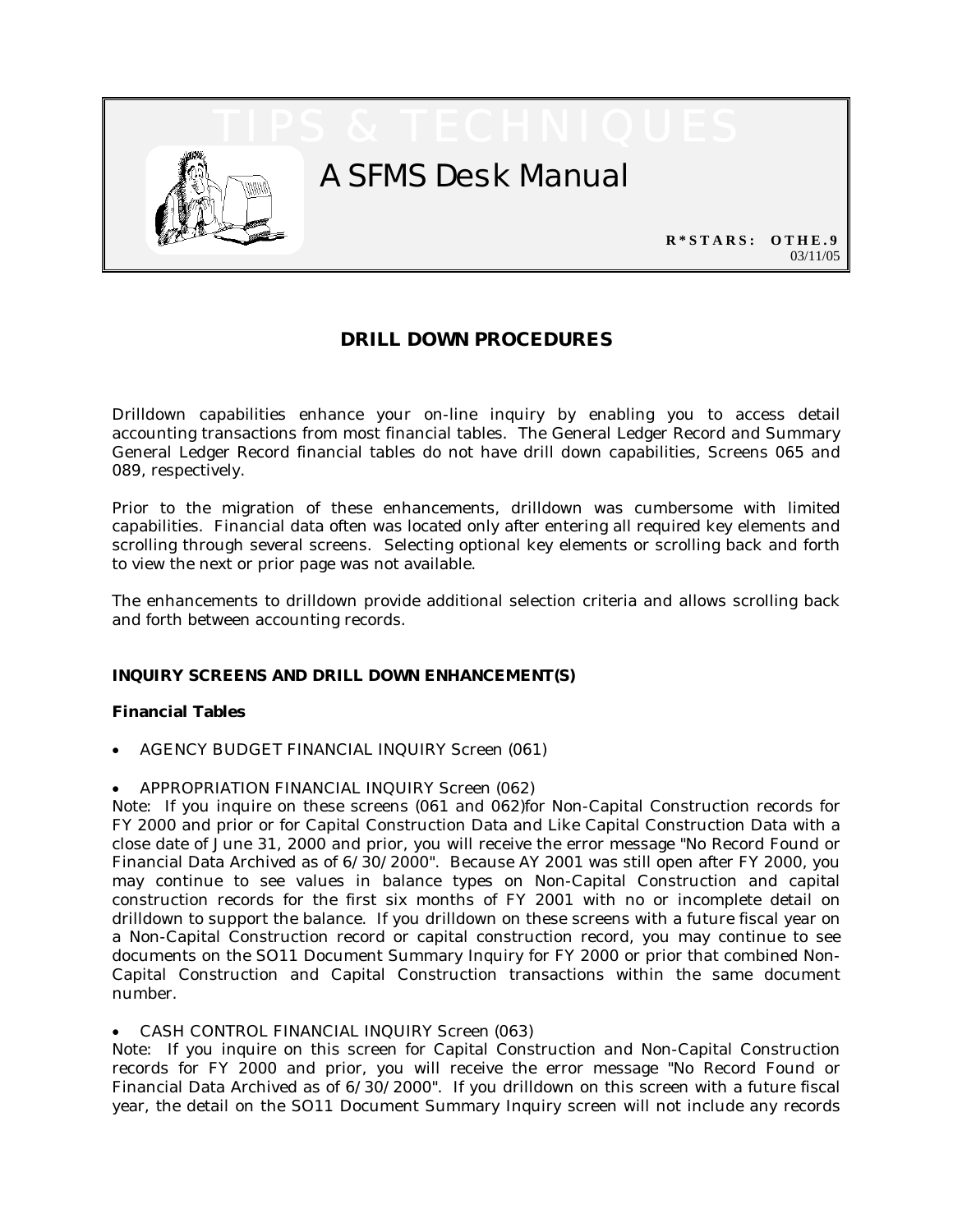for FY 2000 or prior. Because the balances roll forward each fiscal year to support the total in the cash balance field, you will continue to see values in balance types with no or incomplete detail on drilldown to support the total of the balance type.

# • GRANT FINANCIAL INQUIRY Screen (066)

Note: If you inquire on this screen for Capital Construction and Non-Capital Construction records for FY 2000 and prior, you will receive the error message "No Record Found or Financial Data Archived as of6/30/2000". If you drilldown on this screen with a future fiscal year, the detail on the SO11 Document Summary Inquiry screen will not include any records for FY 2000 or prior. Because the balances roll forward each fiscal year, you will continue to see values in balance types with no or incomplete detail on drilldown to support the total of the balance type.

• AGENCY/FUND RECORD INQUIRY Screen (069)

Note: If you inquire on this screen for Capital Construction and Non-Capital Construction records for FY 2000 and prior, you will receive the error message "No Record Found or Financial Data Archived as of 6/30/2000". If you drilldown on this screen with a future fiscal year, the detail on the SO11 Document Summary Inquiry screen will not include any records for FY 2000 or prior. Because AY 2001 was still open after FY 2000, you may continue to see values in balance types for the first six months of FY 2000 with no or incomplete detail on drilldown to support the total of the balance type.

# • PROJECT FINANCIAL INQUIRY Screen (080)

Note: If you inquire on this screen for Capital Construction and Non-Capital Construction records for FY 2000 and prior, you will receive the error message "No Record Found or Financial Data Archived as of 6/30/2000". If you drilldown on this screen with a future fiscal year, the detail on the SO11 Document Summary Inquiry screen will not include any records for FY 2000 or prior. Because the balances roll forward each fiscal year, you will continue to see values in balance types with no or incomplete detail on drilldown to support the total of the balance type.

All financial tables, unless otherwise noted, have drill down functions that allow a specific month to be selected.

# **Summary And Detail Inquiry Screens**

- DOCUMENT SUMMARY INQUIRY Screen (011)
	- Selection of month and day,
	- Prior and next page search, and
	- Redisplays the selected drill down document.

Note: This screen is only available through drilldown. Capital construction data was archived for all other screens with drill down. The specifics of this screen have been described above with the screens that have drilldown available. Since payroll documents reuse the same document number each fiscal year, the detail on the SO60 Transaction Summary Inquiry will not total the document amount on this screen. If you drilldown to this screen for records that have been archived, you will receive the error message "Z08 Record Not Found - End of File".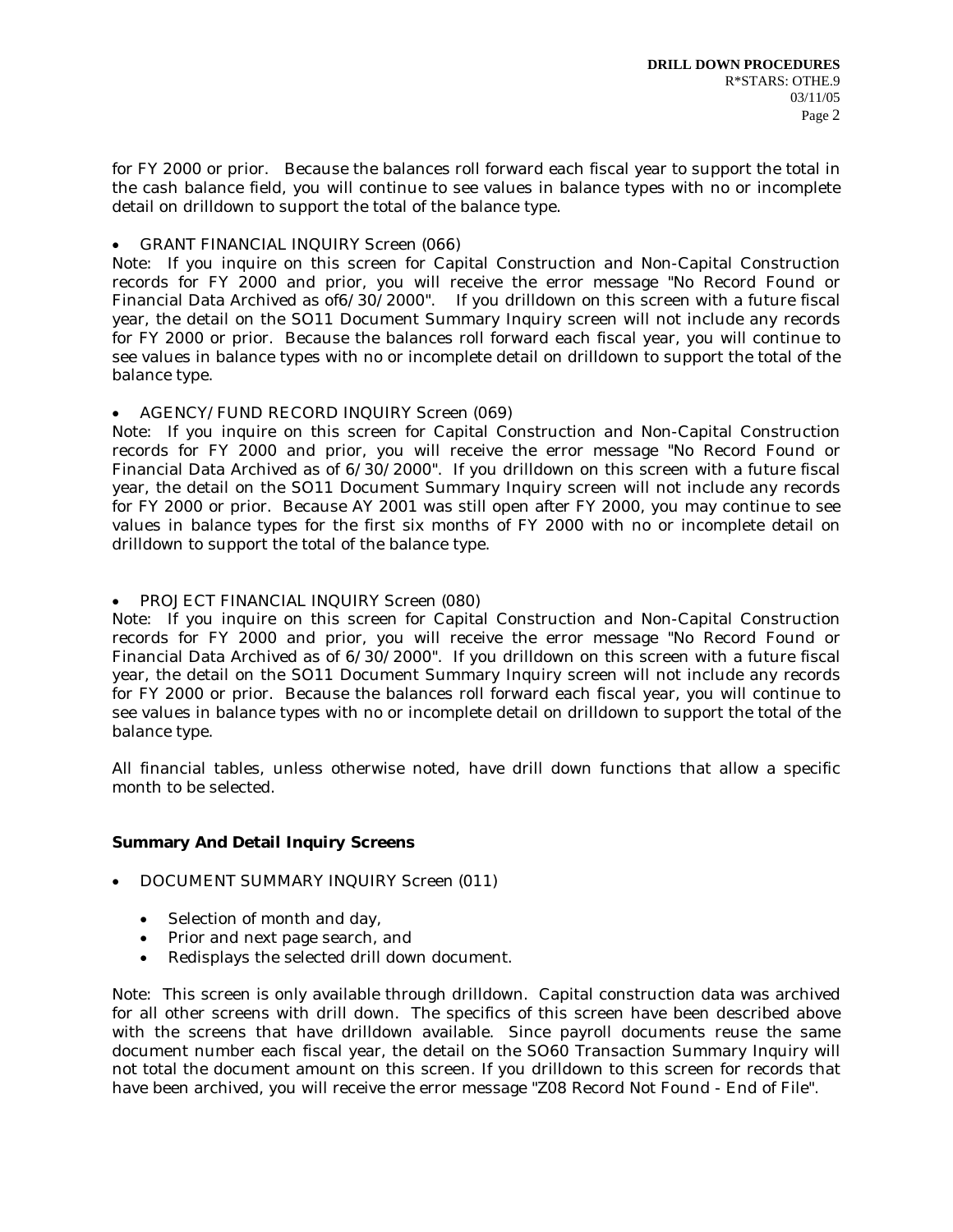- TRANSACTION SUMMARY INQUIRY Screen (060)
	- Selection by RECORD TYPE 'A' or 'I',
	- Selection by suffix,
	- Prior and next page search,
	- Displays liquidation amounts for BALANCE TYPES 18 and 19, and
	- Redisplays the selected drill down transaction.
- ACCOUNTING EVENT RECORD INQUIRY Screen (084)
	- Selection by RECORD TYPE 'A', 'B', or 'I',
	- Selection of month and day, and
	- Prior and next page search.

Note: If you inquire on the SO84 Accounting Event Record Inquiry for Non-Capital Construction documents for FY 2000 and prior with a record type "I" or for Capital Construction Data and Like Capital Construction Data with a close date of June 31, 2000 and prior, you will receive the error message "Z08 Record Not Found - End of File". We plan to add the expanded error message to this screen in the future. If you inquire on the SO86 Document Transaction Inquiry for Non-Capital Construction documents for FY 2000 and prior with a record type "I" or for Capital Construction and Like Capital Construction Data with a close date of June 31, 2000 and prior, you will receive the error message "No Record Found or Financial Data Archived as of  $6/30/2000$ ".

## **RECORD TYPE**

The system default RECORD TYPE 'A' directs  $R^*STARS$  to search the active accounting event records. If you select RECORD TYPE 'I', R\*STARS will search the inactive accounting event records. RECORD TYPE 'B' is available when inquiring on the ACCOUNTING EVENT RECORD INQUIRY Screen (084), only. R\*STARS will search both the active and inactive accounting records. A word of caution when using RECORD TYPE 'B', R\*STARS does not indicate whether the transaction was found in the active or inactive accounting event record.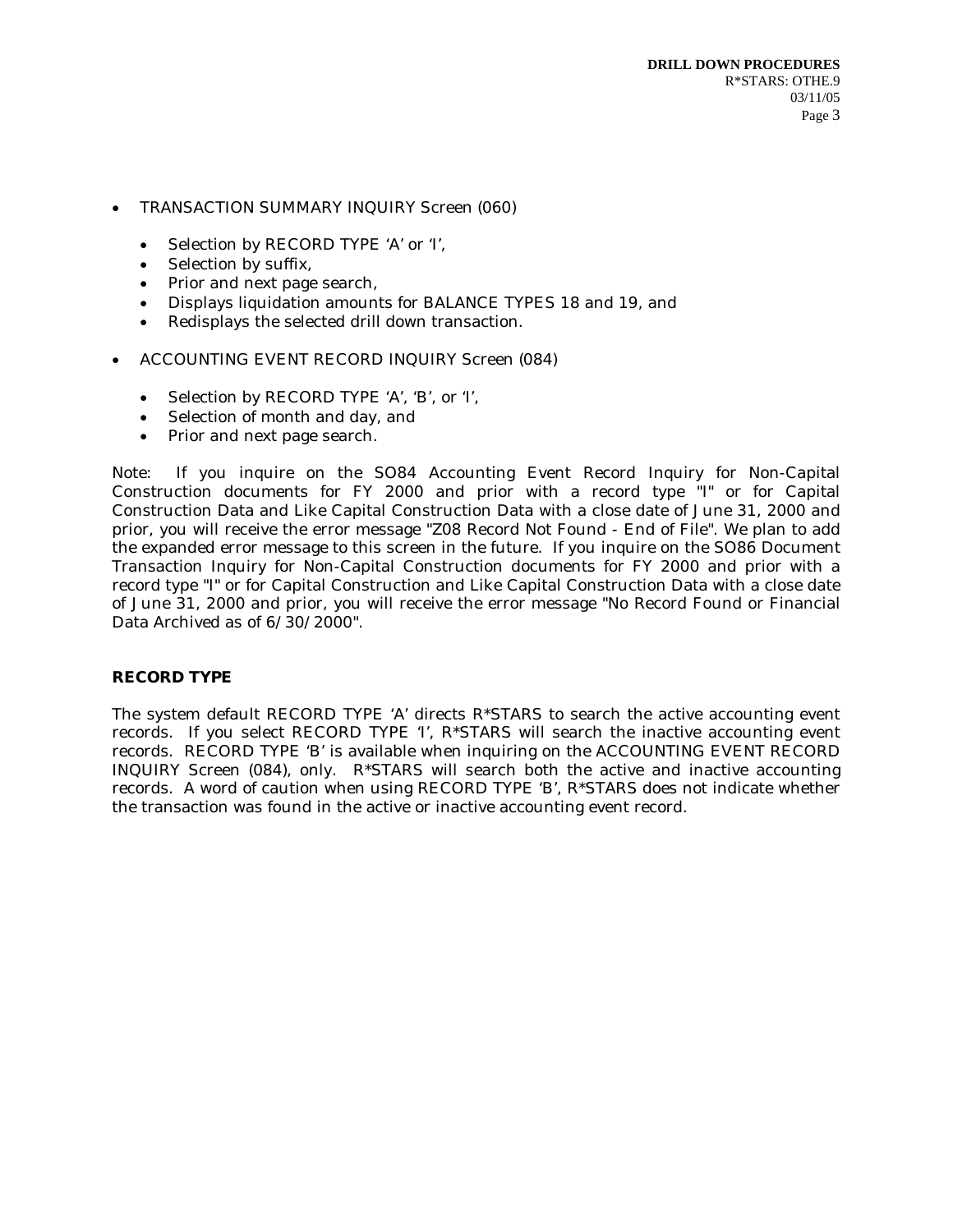# **DRILL DOWN FUNCTION KEYS**

Some functions keys may be used for dissimilar purposes on different screens. The primary differences in functions relating to drill down are listed below.

| $\langle$ F2> | (DETAIL)    | Links to the ACCOUNTING EVENT RECORD INQUIRY<br>Screen, (084).                                                        |
|---------------|-------------|-----------------------------------------------------------------------------------------------------------------------|
|               | (DOC INQ)   | Links forward to the DOCUMENT SUMMARY INQUIRY<br>Screen (011).                                                        |
|               | (AE)        | Links forward to the TRANSACTION SUMMARY<br>INQUIRY Screen (060).                                                     |
|               | (85)        | Links to the VENDOR TRANSACTION Screen (085).                                                                         |
| $\langle$ F3> | (PRIOR INQ) | Links back to the prior screen with the inquired<br>accounting record data elements.                                  |
| $\langle$ F4> | (PRIOR)     | Scrolls the page backward. Displays prior accounting<br>transaction.                                                  |
| $\langle$ F5> | (NEXT)      | Scrolls the page forward to next accounting transaction.                                                              |
| $\langle$ F7> | (PRIOR)     | Same function as $\langle$ F4 $>$ .                                                                                   |
|               | (86)        | Links to DOCUMENT TRANSACTION INQUIRY Screen<br>(086).                                                                |
| $\langle$ F8> | (NEXT)      | Same function as <f5>.</f5>                                                                                           |
|               | (LIQ)       | Toggles from actual payment transaction to the<br>liquidation on the ACCOUNTING EVENT RECORD<br>INQUIRY Screen (084). |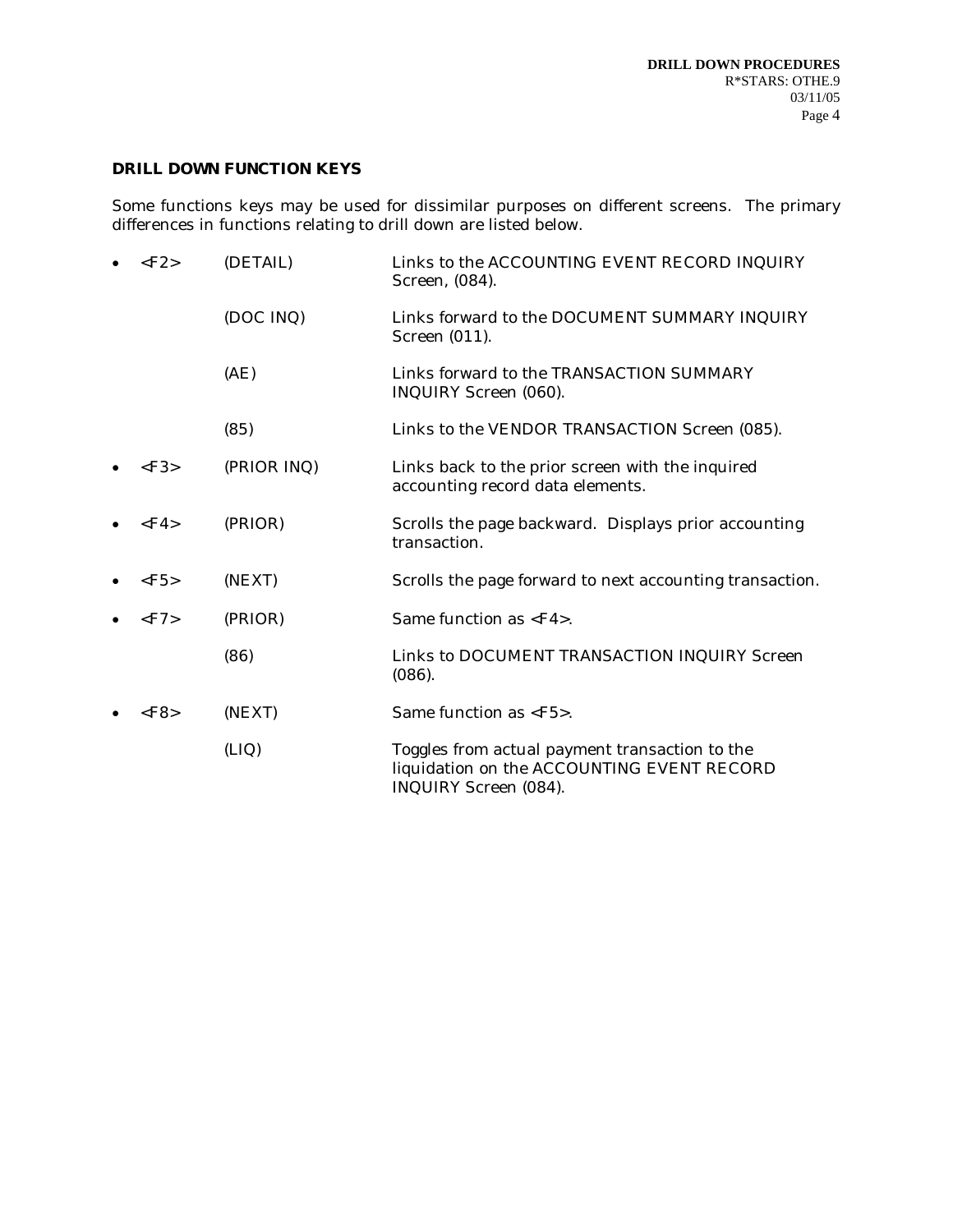### **SUMMARY OF EXAMPLES**

|   | EXAMPLE # | <b>EXAMPLE DESCRIPTION</b>                                                                                                               |
|---|-----------|------------------------------------------------------------------------------------------------------------------------------------------|
|   |           | Drill Down From The APPROPRIATION FINANCIAL INQUIRY<br>Screen (062)                                                                      |
| 2 |           | Drill Down From The DOCUMENT SUMMARY INQUIRY<br>Screen $(011)$                                                                           |
| 3 |           | <b>ACCOUNTING EVENT RECORD INQUIRY Screen (084)</b>                                                                                      |
| 4 |           | <b>Retrieving The Record</b>                                                                                                             |
| 5 |           | Accessing The Payment Transactions From The ACCOUNTING EVENT<br>RECORD INQUIRY Screen (084)                                              |
| 6 |           | Accessing The Liquidating Transaction(s) From The Original Payment<br>Transaction On The ACCOUNTING EVENT RECORD INQUIRY<br>Screen (084) |
|   |           |                                                                                                                                          |

# **USING DRILL DOWN CAPABILITIES**

# **Month And Day Selection**

From any financial inquiry screen, e.g., APPROPRIATION FINANCIAL INQUIRY Screen (062), you may designate the fiscal month (INQ MONTH) and year (INQ YEAR) of the document(s) you want to view. To request a specific day, enter the date in the DAY field on the DOCUMENT SUMMARY INQUIRY Screen (011). All documents posted on the day selected will be retrieved and displayed first, before all other documents that were processed during the month. If a specific day is not selected, the record search defaults to reverse chronological order by fiscal month selected.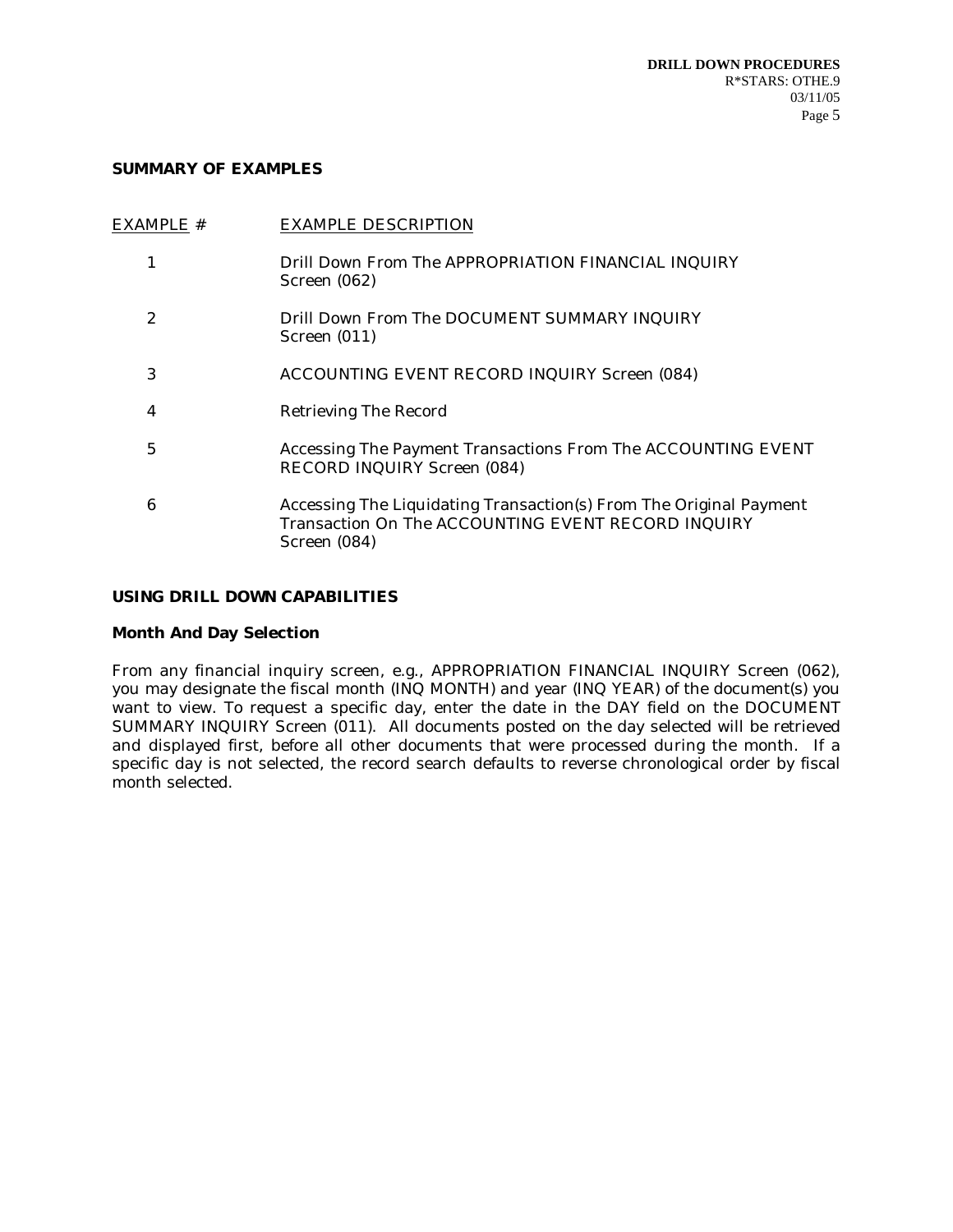#### *Example #1* **Drill Down From The APPROPRIATION FINANCIAL INQUIRY Screen (062)**

| S062 VER 2.0          | STATE OF OREGON                                                     |                                      | 02/01/05 01:35 PM |        |
|-----------------------|---------------------------------------------------------------------|--------------------------------------|-------------------|--------|
| LINK TO:              | APPROPRIATION FINANCIAL INQUIRY                                     |                                      |                   | PROD   |
|                       | AGY: 107 APPN YEAR: 05 APPN #: 31501 DAS OPERATING BUDGET - LIMITED |                                      |                   |        |
| APPR FUND: 3400 FUND: |                                                                     | COMP SRCE/GRP: OBJ/COMP OBJ:         |                   |        |
|                       | PRG CD: 0010 LVL: 02 OPERATIONS CONT' ORG CD:                       | LVL:                                 |                   |        |
| INO TYPE: MC          | INQ YEAR: 05 INQ MONTH: 06 DETAIL/SUMMARY: D                        |                                      |                   |        |
| CASH BASIS BUD:       |                                                                     | 66,426,266.29 ADJ BUDG:              | 203,594,977.00    |        |
| ACCR BASIS BUD:       |                                                                     | 65,923,568.15 REM APPN ALLOT:        | 5,014,155.05      |        |
| ENC BASIS BUD:        | 58,330,646.05                                                       | ALLOT TO BUDG % : 73.80              |                   |        |
| EXP TO BUDG % : 67.60 |                                                                     | UNSCHED TO BUDG $\frac{1}{2}$ : 1.10 |                   |        |
| TITLE<br>ВT           | AMOUNT BT                                                           | TITLE                                |                   | AMOUNT |
| ORIG BUDGT<br>01      | 196,970,284.00                                                      |                                      |                   |        |
| 02 REVISIONS-         | 8,946,267.00                                                        |                                      |                   |        |
| UNSCHED AP<br>08      | 2,321,574.00                                                        |                                      |                   |        |
| 12 CASH REVEN         | 196, 933, 432.55                                                    |                                      |                   |        |
| 14 ACCRD REVE         | 10,849,507.55                                                       |                                      |                   |        |
| 15 CASH EXPEN         | 137, 168, 710. 71                                                   |                                      |                   |        |
| 17 ACCRD EXPE         | 502,698.14                                                          |                                      |                   |        |
| 18 ENCUM OUTS         | 7,592,922.10                                                        |                                      |                   |        |
| 23 ALLOTMENT-         | 150,278,486.00                                                      |                                      |                   |        |
| 30 UNITS ACCU         | 2,756,039.81                                                        |                                      |                   |        |
|                       |                                                                     |                                      |                   |        |
|                       |                                                                     |                                      |                   |        |
| F1-HELP               | <b>F2-DOC INQ</b> F5-NEXT F9-INTERRUPT                              | ENTER-INOUIRE                        | CLEAR-EXIT        |        |

For example, to view a December 2004 cash expenditure BALANCE TYPE 15 transaction, LINK to the APPROPRIATION FINANCIAL INQUIRY Screen (062), enter the agency appropriation number and press <ENTER>. Tab to INQ YEAR and type the number 05 (the last two digits of the fiscal year). Tab to the INQ MONTH, type the number 06 (denotes the fiscal month). Place the cursor directly underneath BALANCE TYPE 15 and press <F2> (DOC INQ).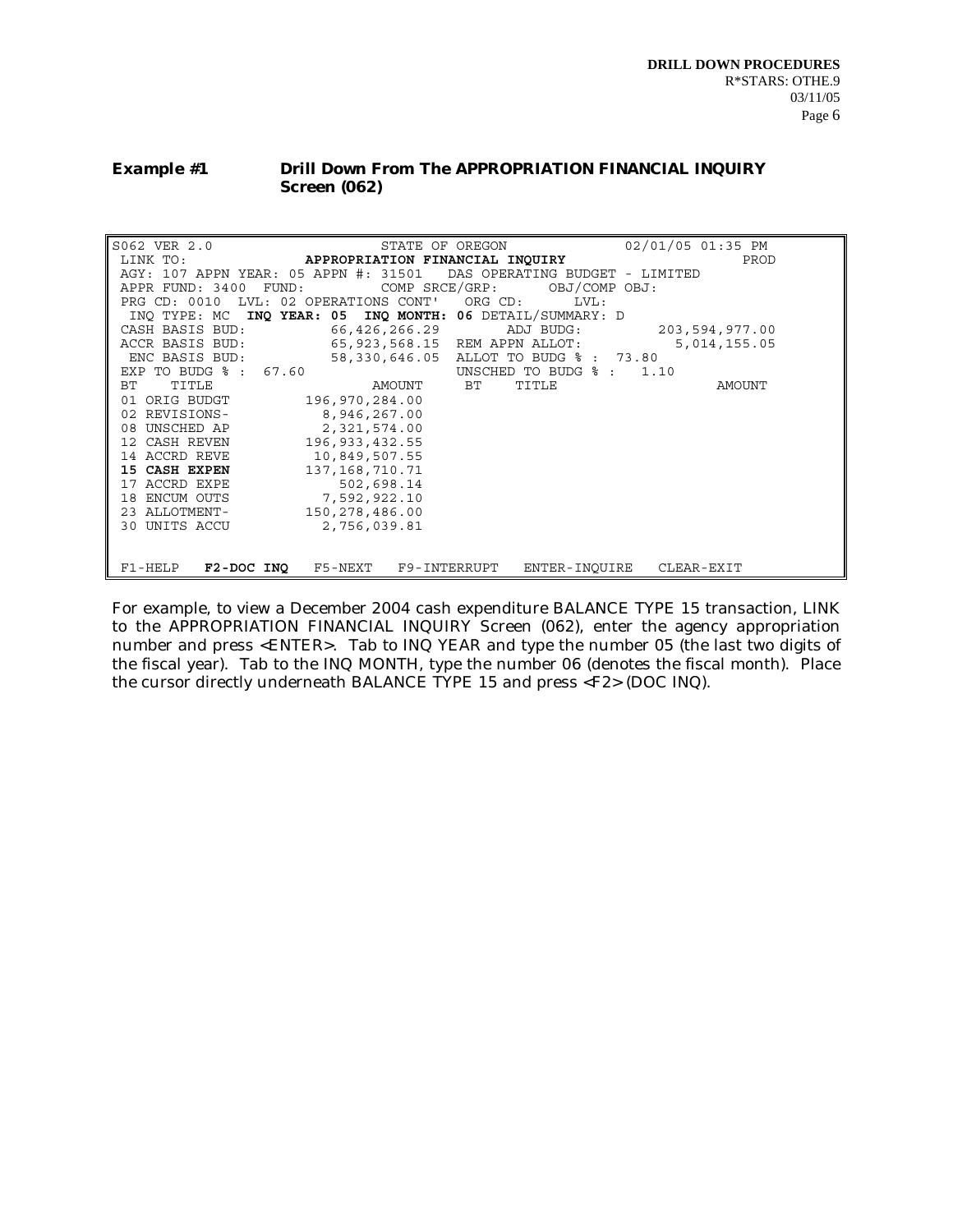| S011 VER 2.0<br>LINK TO:<br>ACTIVE                                            | STATE OF OREGON<br>DOCUMENT SUMMARY INQUIRY              | 02/01/05 01:43 PM<br>PROD |  |  |  |
|-------------------------------------------------------------------------------|----------------------------------------------------------|---------------------------|--|--|--|
| FISCAL YR: 05<br>AGENCY: 107<br>BT AMT:                                       | MO: 06<br>DAY: 30 BT: 15 CASH EXPEN<br>137, 168, 710. 71 |                           |  |  |  |
| AY AFND PGMC APPN#<br>KEY: 05 3400 0010 31501                                 |                                                          |                           |  |  |  |
| EFFECTIVE DATE DOC AGY                                                        | REFERENCE DOC<br>DOC NUMBER                              | BALANCE/AMOUNT            |  |  |  |
| 20041230<br>107                                                               | ZE41230R<br>VC401143                                     | 19.99                     |  |  |  |
| 20041230<br>107                                                               | ZE41230R<br>VP185172                                     | 340.50                    |  |  |  |
| 20041230<br>107                                                               | ZE41230R<br>VP185248                                     | 45.40                     |  |  |  |
| 20041230<br>107                                                               | ZE41230R<br>VP185285                                     | 72.90                     |  |  |  |
| 20041230<br>107                                                               | ZE41230R<br>VP185286                                     | 237.50                    |  |  |  |
| 20041230<br>107                                                               | ZE41230R<br>VP185458                                     | 900.00                    |  |  |  |
| 20041230<br>107                                                               | ZE41230R<br>VP185657                                     | 276240.00                 |  |  |  |
| 20041230<br>107                                                               | ZE41230R<br>VP185776                                     | 678.65                    |  |  |  |
| 20041230<br>107                                                               | ZE41230R<br>VP185802                                     | 347.95                    |  |  |  |
| 20041230<br>107                                                               | ZE41230R<br>VP185803                                     | 776.13                    |  |  |  |
| 20041230<br>107                                                               | ZE41230R<br>VP185805                                     | 240.37                    |  |  |  |
| 20041230<br>107                                                               | ZE41230R<br>VP185816                                     | 1490.94                   |  |  |  |
| Z06 RECORD SUCCESSFULLY RECALLED                                              |                                                          |                           |  |  |  |
| F1-HELP F2-TRANS INQ F3-PRIOR INQ F7-PRIOR F8-NEXT F9-INTERRUPT ENTER-INQUIRE |                                                          |                           |  |  |  |

The DOCUMENT SUMMARY INQUIRY Screen (011) lists the documents in reverse chronological order with the effective date appearing first. If the month requested does not have any documents, the next prior month's posted documents will be displayed. For instance, if December 2004 BALANCE TYPE 15 transactions were not found, R\*STARS would have displayed November 2004 documents since there were not any cash expenditures posted in the month selected.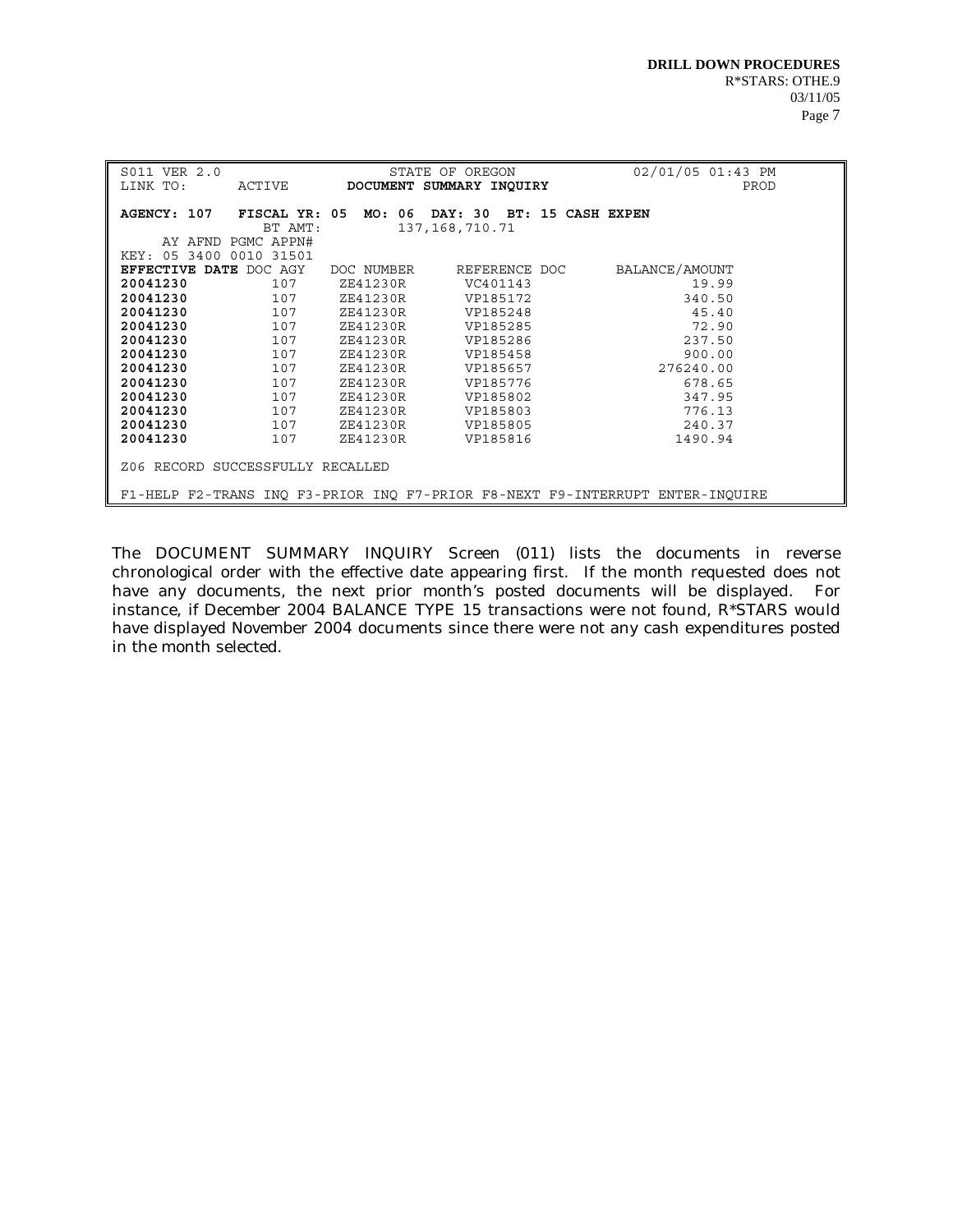#### *Example #2* **Drill Down From the DOCUMENT SUMMARY INQUIRY Screen (011)**

To retrieve documents posted with a specific effective date, enter the fiscal month and day in the MO and DAY field, respectively, press <ENTER>. Documents posted with that effective date will be displayed first.

| S011 VER 2.0<br>LINK TO:                                                      | ACTIVE                   | 12/16/04 10:40 AM<br>STATE OF OREGON<br>DOCUMENT SUMMARY INQUIRY<br>PROD |  |  |  |  |
|-------------------------------------------------------------------------------|--------------------------|--------------------------------------------------------------------------|--|--|--|--|
|                                                                               |                          |                                                                          |  |  |  |  |
| AGENCY: 107                                                                   | FISCAL YR: 05<br>BT AMT: | DAY: 16<br>MO: 02<br>BT: 15 CASH EXPEN<br>130, 474, 033. 14              |  |  |  |  |
|                                                                               | AY AFND PGMC APPN#       |                                                                          |  |  |  |  |
| KEY: 05 3400                                                                  | 0010 31501               |                                                                          |  |  |  |  |
| DATE<br><b>EFFECTIVE</b>                                                      | DOC AGY                  | BALANCE/AMOUNT<br>DOC NUMBER<br>REFERENCE DOC                            |  |  |  |  |
| 20040816                                                                      | 107                      | <b>BT055388</b><br>AITB4079<br>1224.15                                   |  |  |  |  |
| 20040816                                                                      | 107                      | 1266.38<br>BT055391<br>AITB4078                                          |  |  |  |  |
| 20040816                                                                      | 107                      | AIA79683<br>244.70<br>BT055392                                           |  |  |  |  |
| 20040816                                                                      | 107                      | 509.22<br>BT055396<br>AIA79685                                           |  |  |  |  |
| 20040816                                                                      | 107                      | BT055397<br>ARH02415<br>14.00                                            |  |  |  |  |
| 20040816                                                                      | 107                      | BT055398<br>AIF33430<br>14.00                                            |  |  |  |  |
| 20040816                                                                      | 107                      | 262.80<br>BT055399<br>AIC49718                                           |  |  |  |  |
| 20040816                                                                      | 107                      | BT055401<br>AIC16661<br>9.80                                             |  |  |  |  |
| 20040816                                                                      | 107                      | BT055403<br>ARD08398<br>115.76                                           |  |  |  |  |
| 20040816                                                                      | 107                      | ARD22301<br>367.15<br>BT055404                                           |  |  |  |  |
| 20040816                                                                      | 107                      | BT055405<br>ARD22479<br>344.03                                           |  |  |  |  |
| 20040816                                                                      | 107                      | BT055406<br>LORDFRED<br>190.00                                           |  |  |  |  |
| Z06 RECORD SUCCESSFULLY RECALLED                                              |                          |                                                                          |  |  |  |  |
| F1-HELP F2-TRANS INO F3-PRIOR INO F7-PRIOR F8-NEXT F9-INTERRUPT ENTER-INOUIRE |                          |                                                                          |  |  |  |  |

In the example above, documents posted on August 16, 2004 were selected. The number 02 was typed in the MO field; and, the number 16 was entered in the DAY field. <ENTER> was pressed. R\*STARS displayed the posted transactions with that effective date. To drilldown for additional information on a specific document, place the cursor directly under the document's effective date, then press <F2> (TRANS INQ).

| S060 VER 2.0<br>STATE OF OREGON<br>LINK TO:<br>ACTIVE <b>TRANSACTION SUMMARY INQUIRY</b>                                  | 12/16/04 10:38 AM<br>PROD |
|---------------------------------------------------------------------------------------------------------------------------|---------------------------|
| AGENCY: 107 FISCAL YEAR: 05 EFF DATE: 20040816 SFX: 001<br>REC TYPE: A<br>DOC AGY: 107 DOC NO: BT055388 REF DOC: AITB4079 |                           |
| AY AFND PGMC APPN#<br>KEYS: 05 3400 0010 31501                                                                            |                           |
| EFF DATE VENDOR NO/MC VENDOR NAME<br>SFX<br>TC<br>20040816 1931116396 001 DEPARTMENT OF ADMINI 730<br>001                 | AMOUNT R<br>3.01          |
| 003<br>20040816 1931116396 001<br>730<br>DEPARTMENT OF ADMINI                                                             | 643.14                    |
| 004<br>20040816 1931116396 001 DEPARTMENT OF ADMINI<br>730                                                                | 578.00                    |
|                                                                                                                           |                           |
|                                                                                                                           |                           |
|                                                                                                                           |                           |
| F2-AE DETAIL F3-PRIOR INO F7-PRIOR F8-NEXT F9-INTER<br>$F1$ -HELP                                                         | ENTER-INOUIRE             |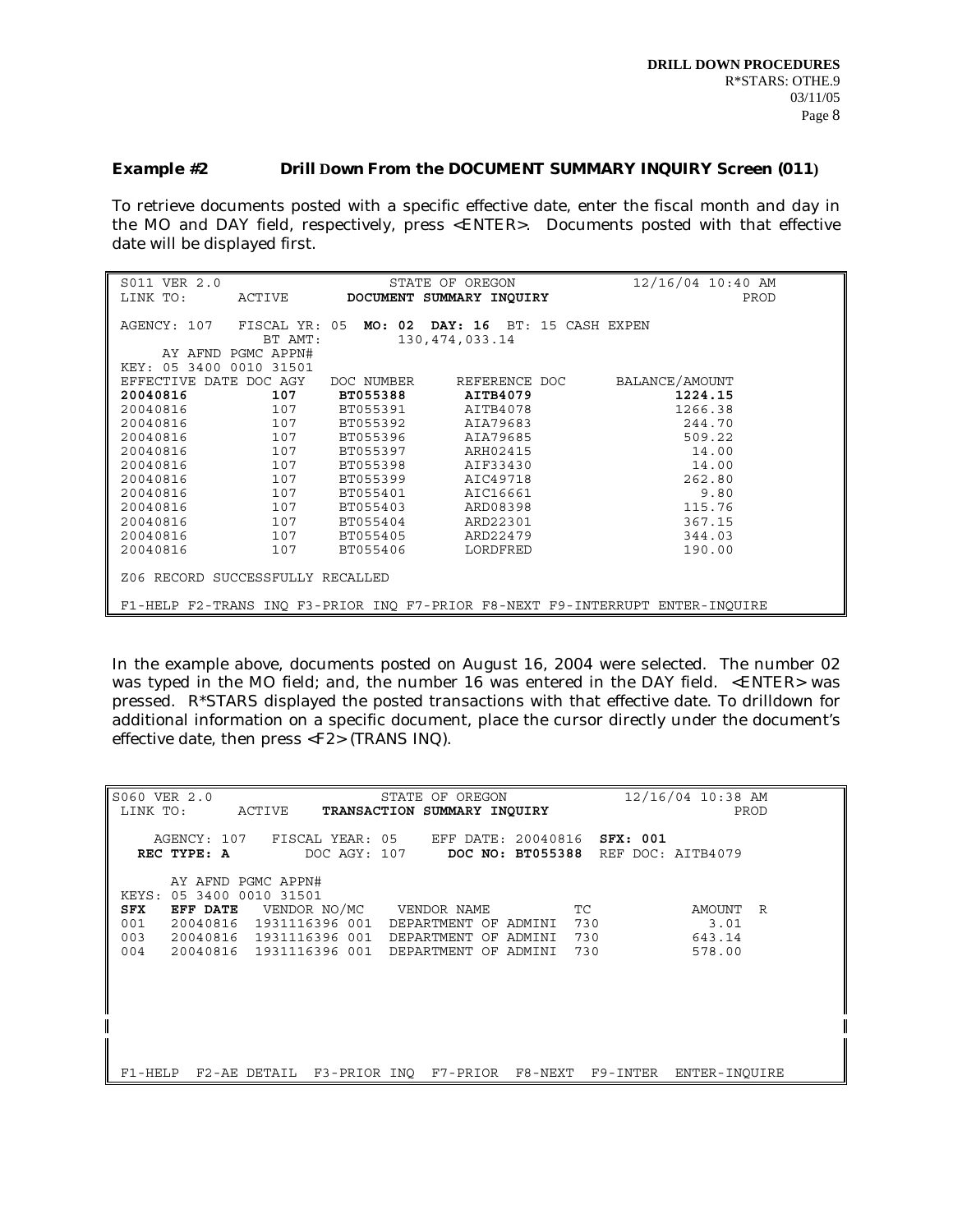R\*STARS will search the active accounting event records when the system default RECORD TYPE 'A' is displayed. If you receive the message "NO RECORDS FOUND", you may type the letter 'I' in the RECORD TYPE field then press <ENTER> R\*STARS will search the inactive accounting event records.

All posted transactions are displayed in chronological order by suffix number (SFX). To display a specific suffix, type the suffix number in the SFX field, then press <ENTER>. R\*STARS will display that transaction first. To further inquire on a specific suffix, position the cursor directly under the suffix number (SFX) and press <F2> (AE DETAIL).

# *Example #3* **ACCOUNTING EVENT RECORD INQUIRY Screen (084)**

In order to obtain additional information on the document from the TRANSACTION SUMMARY INQUIRY Screen (060), the cursor is placed directly under suffix number (SFX) 018. After pressing <F2> (AE DETAIL), the ACCOUNTING EVENT RECORD INQUIRY Screen (084) is displayed. If you receive the message "NO RECORDS FOUND", change the RECORD TYPE from 'A' to 'I'.

| ${\tt SO84~VER~2.0}~~{\tt STATE~OF~OREGON}~~12/16/04~10:44~AM~LINK~TO:~~{\tt ACCOUNTING~EVENT~RECORD~INQUIRY}~~{\tt PROD}~~{\tt PROD}~~{\tt NQUIRY}~~{\tt NQUIRY}~~{\tt NQUIRY}~~{\tt NQUIRY}~~{\tt NQUIRY}~~{\tt NQUIRY}~~{\tt NQUIRY}~~{\tt NQUIRY}~~{\tt NQUIRY}}~~{\tt NQUIRY}~~{\tt NQUIRY}~~{\tt NQUIRY}~~{\tt NQUIRY}~~{\tt NQUIRY}~~{\tt NQUIRY}~~{\tt NQUIRY}}~~{\tt NQUIRY}~~{\tt NQ$ |
|-------------------------------------------------------------------------------------------------------------------------------------------------------------------------------------------------------------------------------------------------------------------------------------------------------------------------------------------------------------------------------------------------|
|                                                                                                                                                                                                                                                                                                                                                                                                 |
| ACTIVE                                                                                                                                                                                                                                                                                                                                                                                          |
| BATCH: AGENCY 107 DATE 081604 TYPE 4 NO 304 SEQ NO 00017 REC TYPE: A STATUS: A                                                                                                                                                                                                                                                                                                                  |
|                                                                                                                                                                                                                                                                                                                                                                                                 |
| GL: DR1 3500 CR1 0070 DR2 CR2 DR3 CR3 DR4 CR4                                                                                                                                                                                                                                                                                                                                                   |
| DOC AGY: 107 DOC DATE: EFF DATE: 081604 DUE DATE: 081604                                                                                                                                                                                                                                                                                                                                        |
| SERV DATE: 063004 CUR DOC/SFX/CLASS: BT055388 001 MOD:                                                                                                                                                                                                                                                                                                                                          |
| REF DOC/SFX/CLASS: AITB4079 001 AGENCY: 107                                                                                                                                                                                                                                                                                                                                                     |
| TRANS CODE: 730 INDEX: 04503 PCA: 04508 AY: 05 COMP/AGY OBJ: 4301 4531                                                                                                                                                                                                                                                                                                                          |
| $\texttt{AMOUNT}: \qquad \qquad 3.01 \quad \texttt{RVS}: \quad \texttt{DISCOUNT}: \qquad \qquad .00 \quad \texttt{FO}: \quad \texttt{PDT}:$                                                                                                                                                                                                                                                     |
| $CI: PROP$ #: $1099: INV-NO: AITB4079$ DT:                                                                                                                                                                                                                                                                                                                                                      |
| VEND/MC: 1931116396 001 DESC: 107047 TELECOM SVCS 06/04                                                                                                                                                                                                                                                                                                                                         |
| NAME: DEPARTMENT OF ADMINISTRATIVE SERVICES CONT NO:                                                                                                                                                                                                                                                                                                                                            |
| CITY: SALEM ST: OR ZIP: 97301 RTI:<br>PMT-NO: DT: AP NO: 31501 FUND: 4250 AGY GL:<br>GRANT NO/PH: SUB GRANTEE: PROJ NO/PH: SUB GRANTEE: PROJ NO/PH:<br>MPCD: AGY CD-1: 2: 3: 15000 CASH FUND: 15000<br>G38-TRANSFER: THE PMT TYPE: INT                                                                                                                                                          |
|                                                                                                                                                                                                                                                                                                                                                                                                 |
|                                                                                                                                                                                                                                                                                                                                                                                                 |
|                                                                                                                                                                                                                                                                                                                                                                                                 |
|                                                                                                                                                                                                                                                                                                                                                                                                 |
| ${\tt DISC-DT:}\qquad \qquad {\tt TM:}\qquad {\tt PEN-DT:}\qquad \qquad {\tt TM:}\qquad {\tt PEN AMT:}\qquad \qquad .00$                                                                                                                                                                                                                                                                        |
| LAST PROC - DT: 08162004 TIME: 1128 ORIG SEQ NO: APPROVAL DT: 081604                                                                                                                                                                                                                                                                                                                            |
| Z06 RECORD SUCCESSFULLY RECALLED                                                                                                                                                                                                                                                                                                                                                                |
|                                                                                                                                                                                                                                                                                                                                                                                                 |
| F1-HELP F2-85 F3-PRIOR INQ F4-PRIOR F5-NEXT F7-86 F9-INT ENTER-INQ                                                                                                                                                                                                                                                                                                                              |

Press <F9> (INT) from the ACCOUNTING EVENT RECORD INQUIRY Screen (084) to return to the financial table inquiry screen, e.g., the APPROPRIATION FINANCIAL INQUIRY Screen (062) as shown in Example #1.

Or, return to the TRANSACTION SUMMARY INQUIRY Screen (060) by pressing <F3> (PRIOR INQ). The original requested transaction, e.g., suffix 018, will be displayed on the 060 screen when returning from the ACCOUNTING EVENT RECORD Screen (084).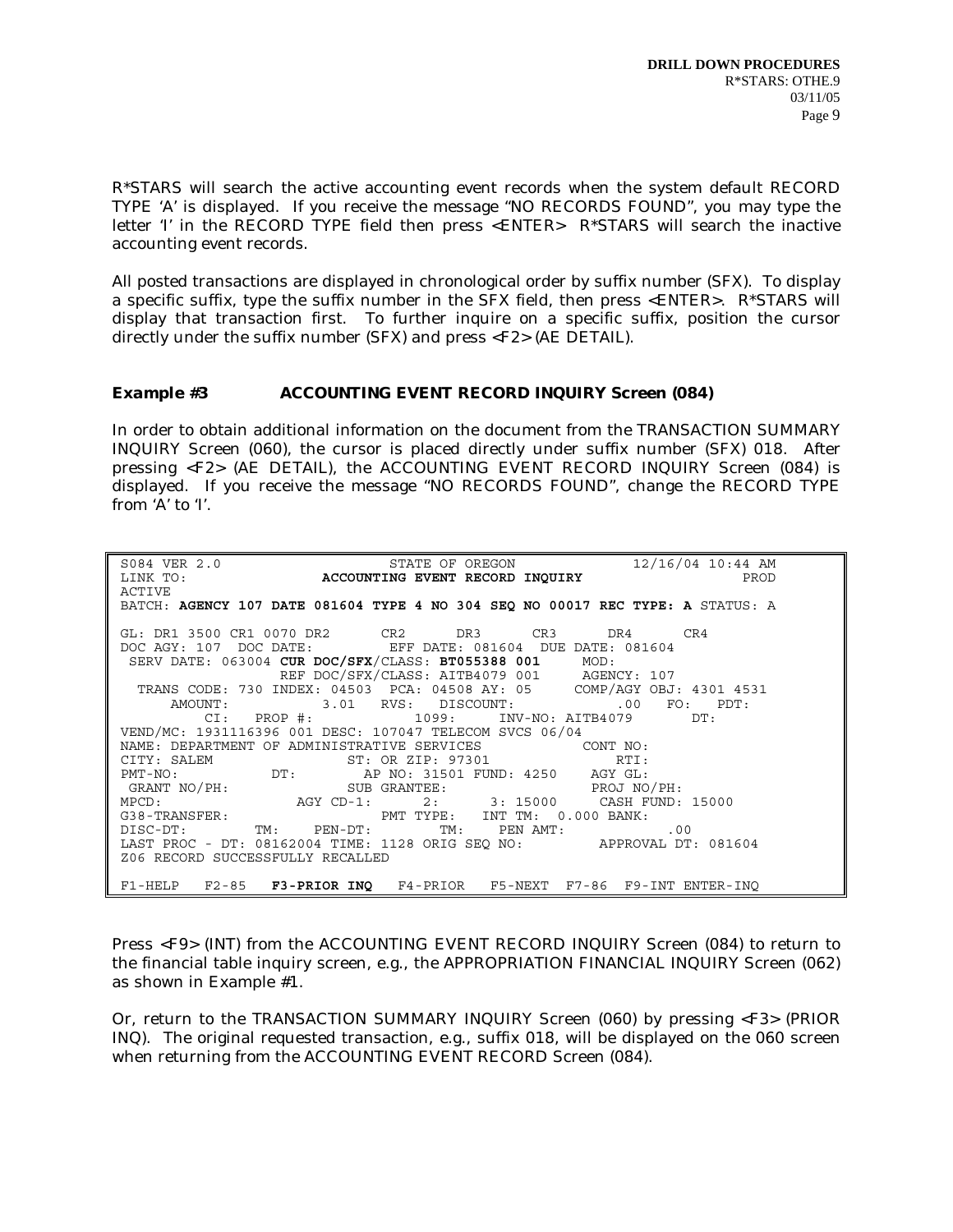| S060 VER 2.0<br>LINK TO:<br>ACTIVE                                                                                                                                                                  | STATE OF OREGON<br>TRANSACTION SUMMARY INOUIRY                                                         | 12/16/04 10:47 AM<br>PROD            |
|-----------------------------------------------------------------------------------------------------------------------------------------------------------------------------------------------------|--------------------------------------------------------------------------------------------------------|--------------------------------------|
| AGENCY: 107<br>REC TYPE: A<br>DOC AGY: 107                                                                                                                                                          | FISCAL YEAR: 05 EFF DATE: 20040816<br>SFX: 001<br>DOC NO: BT055388                                     | REF DOC: AITB4079                    |
| AY AFND PGMC APPN#<br>KEYS: 05 3400 0010 31501<br>EFF DATE VENDOR NO/MC VENDOR NAME<br>SFX<br>001<br>20040816<br>1931116396 001<br>003<br>20040816 1931116396 001<br>004<br>20040816 1931116396 001 | <b>TC</b><br>730<br>DEPARTMENT OF ADMINI<br>730<br>DEPARTMENT OF ADMINI<br>730<br>DEPARTMENT OF ADMINI | AMOUNT R<br>3.01<br>643.14<br>578.00 |
| F1-HELP<br>F2-AE DETAIL                                                                                                                                                                             | F3-PRIOR INO F7-PRIOR F8-NEXT F9-INTER                                                                 | ENTER-INOUIRE                        |

Press <F3> (PRIOR INQ) to return to the DOCUMENT SUMMARY INQUIRY Screen (011) from the TRANSACTION SUMMARY INQUIRY Screen (060).

| S011 VER 2.0                                                                  |                          |            | STATE OF OREGON                    |                   | $12/16/04$ 10:48 AM |
|-------------------------------------------------------------------------------|--------------------------|------------|------------------------------------|-------------------|---------------------|
| LINK TO:                                                                      | ACTIVE                   |            | DOCUMENT SUMMARY INQUIRY           |                   | PROD                |
| AGENCY: 107                                                                   | FISCAL YR: 05<br>BT AMT: |            | MO: 02 DAY: 16<br>130, 474, 033.14 | BT: 15 CASH EXPEN |                     |
|                                                                               | AY AFND PGMC APPN#       |            |                                    |                   |                     |
| KEY: 05 3400 0010 31501                                                       |                          |            |                                    |                   |                     |
| EFFECTIVE DATE DOC AGY                                                        |                          | DOC NUMBER | REFERENCE DOC                      |                   | BALANCE/AMOUNT      |
| 20040816                                                                      | 107                      | BT055388   | AITB4079                           |                   | 1224.15             |
| 20040816                                                                      | 107                      | BT055391   | AITB4078                           |                   | 1266.38             |
| 20040816                                                                      | 107                      | BT055392   | AIA79683                           |                   | 244.70              |
| 20040816                                                                      | 107                      | BT055396   | AIA79685                           |                   | 509.22              |
| 20040816                                                                      | 107                      | BT055397   | ARH02415                           |                   | 14.00               |
| 20040816                                                                      | 107                      | BT055398   | AIF33430                           |                   | 14.00               |
| 20040816                                                                      | 107                      | BT055399   | AIC49718                           |                   | 262.80              |
| 20040816                                                                      | 107                      | BT055401   | AIC16661                           |                   | 9.80                |
| 20040816                                                                      | 107                      | BT055403   | ARD08398                           |                   | 115.76              |
| 20040816                                                                      | 107                      | BT055404   | ARD22301                           |                   | 367.15              |
| 20040816                                                                      | 107                      | BT055405   | ARD22479                           |                   | 344.03              |
| 20040816                                                                      | 107                      | BT055406   | LORDFRED                           |                   | 190.00              |
| Z06 RECORD                                                                    | SUCCESSFULLY RECALLED    |            |                                    |                   |                     |
| F1-HELP F2-TRANS INQ F3-PRIOR INQ F7-PRIOR F8-NEXT F9-INTERRUPT ENTER-INQUIRE |                          |            |                                    |                   |                     |

The original document will be displayed on the 011 screen, e.g., effective date 20040816, document number BT055388. Press <F3> (PRIOR INQ) to return to the original financial table inquiry screen, e.g., APPROPRIATION FINANCIAL INQUIRY Screen (062).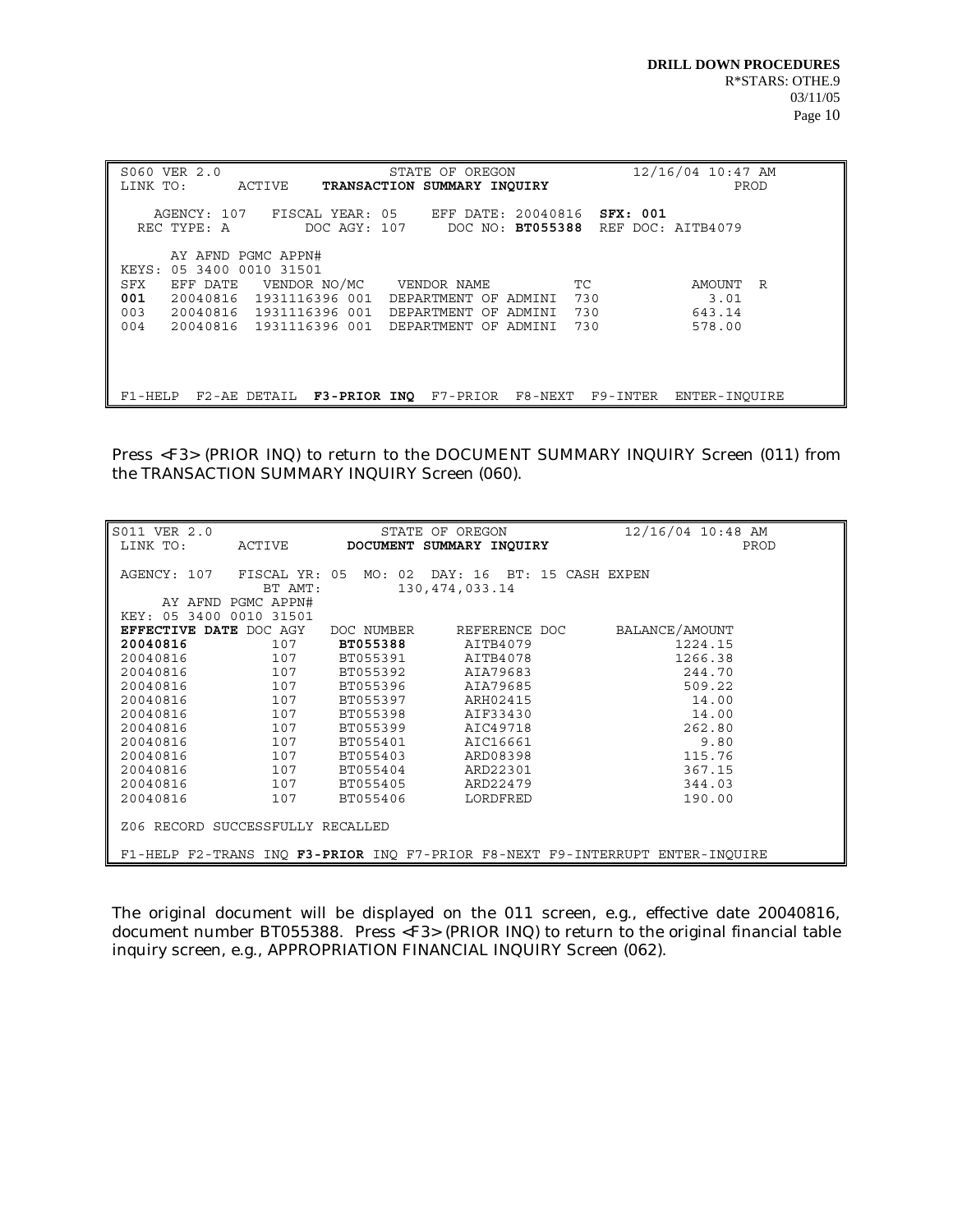### **RETRIEVING RECORDS DIRECTLY FROM SCREEN 084**

Enter any one of the following key elements to retrieve an accounting event record directly from the ACCOUNTING EVENT RECORD INQUIRY Screen (084) displaying the selected criteria.

If one of the criteria can not be located during the record search, you may receive the error message Z08, 'RECORD NOT FOUND'. Simply press, <F5> (NEXT) to view the next accounting record based on the original criteria specified.

Batch agency number, only.

All transactions with that batch agency number will be displayed chronologically, regardless of batch date(s), batch type(s), or other key elements.

• Batch agency number and batch date.

All posted transactions within the specified batch date and agency number will be displayed chronologically. The record search ignores batch number(s), batch type(s) and other key elements.

• Batch agency number, batch date and batch type.

Again the system will display in chronological order, all posted transactions within the criteria selected, ignoring other key elements, e.g., batch number(s).

Batch agency number, batch date, batch type and batch number.

All posted transactions with the specified criteria will be displayed chronologically, regardless of other key elements.

• Batch agency number, batch date, batch type, batch number and sequence number.

The posted transaction with the selected criteria will be displayed.

• Batch agency and record type 'A', 'B', or 'I'.

RECORD TYPE 'A' causes R\*STARS to search the active accounting event records. RECORD TYPE 'B' directs R\*STARS to search both the active and inactive accounting event records. And, RECORD TYPE 'I' limits R\*STARS search to inactive accounting event records.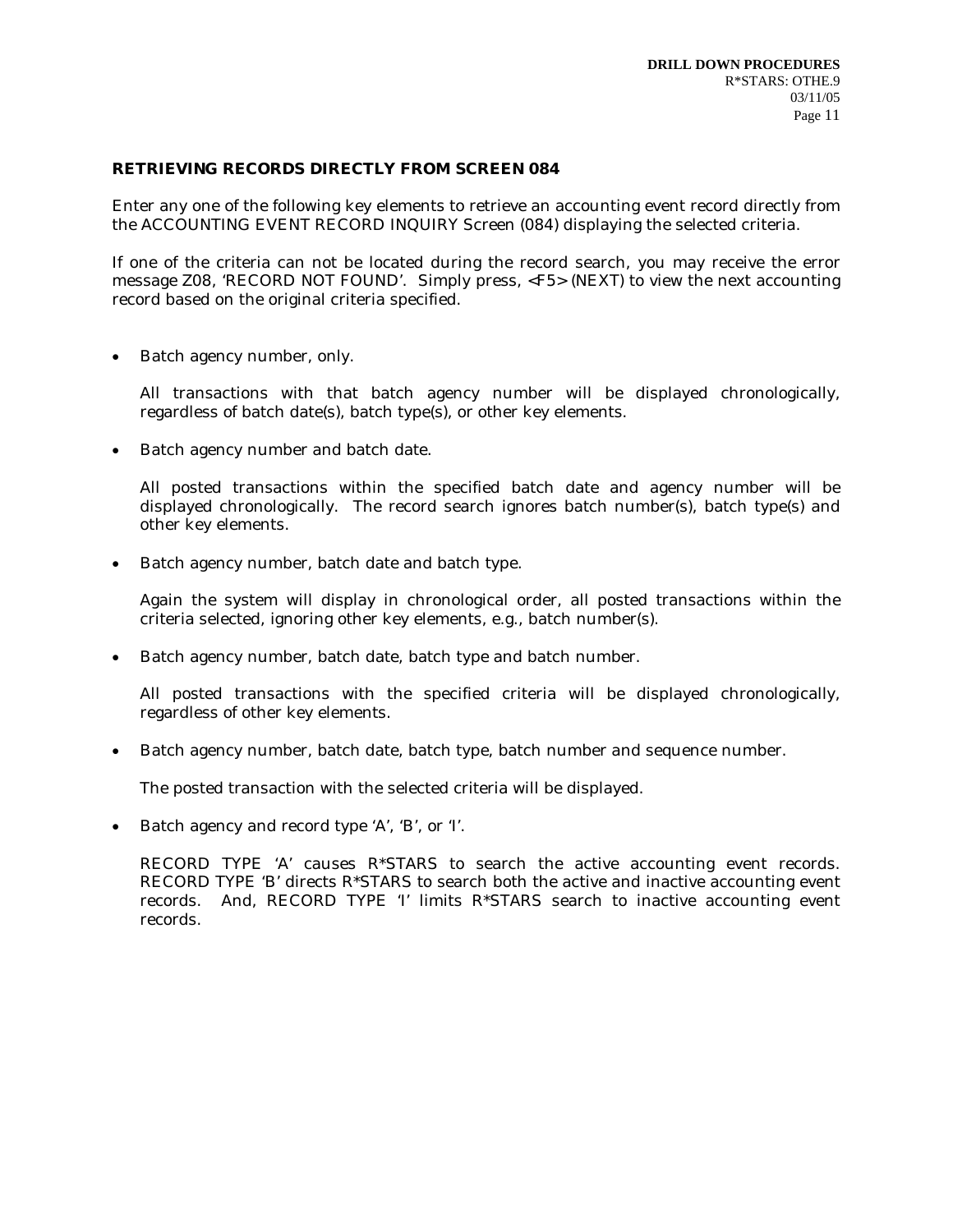#### *Example #4* **Retrieving the Record**

In this example, we entered BATCH AGENCY NUMBER 107, BATCH DATE July 1, 2004 (070104) and BATCH TYPE 2 on the first line of the ACCOUNTING EVENT INQUIRY Screen (084) and allowed the system to default to the active accounting records.

By pressing <ENTER>, the first posted transaction with the specified criteria was displayed. (Note BATCH NUMBER was not specified in the selected criteria.)

S084 VER 2.0 STATE OF OREGON 12/16/04 10:59 AM<br>LINK TO: **ACCOUNTING EVENT RECORD INOUIRY** 12/16/04 10:59 AM **ACCOUNTING EVENT RECORD INOUIRY PRODUCED**  BATCH: **AGENCY 107 DATE 070104 TYPE 2 NO 571** SEQ NO 00001 REC TYPE: A STATUS: A GL: DR1 0501 CR1 3101 DR2 CR2 DR3 CR3 DR4 CR4<br>DOC AGY: 107 DOC DATE: EFF DATE: 070104 DUE DATE: 073104 OOC AGY: 107 DOC DATE: EFF DATE: 070104 DUE DATE: 073104<br>SERV DATE: CUR DOC/SFX/CLASS: ARN07442 005 001 MOD: TUR DOC/SFX/CLASS: ARN07442 005 001 MOD:<br>REF DOC/SFX/CLASS: AGENCY: 107 REF DOC/SFX/CLASS: AGENCY: 107 TRANS CODE: 199 INDEX: PCA: 19620 AY: 05 COMP/AGY OBJ: 0407 1015 AMOUNT: 929434.00 RVS: DISCOUNT: .00 FO: PDT: CI: PROP #: 1099: INV-NO: DT: VEND/MC: 0000100001 000 DESC: ANNUAL RISK CHARGES 2004-2005 NAME: DHS DIRECTOR'S OFFICE T: OR ZIP: 97301 1097 CONT NO:<br>CITY: SALEM ST: OR ZIP: 97301 1097 RTI: CITY: SALEM ST: OR ZIP: 97301 1097<br>
PMT-NO: DT: AP NO: 31556 FUND: 5760 PMT-NO: DT: AP NO: 31556 FUND: 5760 AGY GL: GRANT NO/PH: SUB GRANTEE: PROJ NO/PH: 196200 04 MPCD: AGY CD-1: 2: 3: 12000 CASH FUND: 12000 G38-TRANSFER: PMT TYPE: INT TM: 0.000 BANK: DISC-DT: TM: PEN-DT: TM: PEN AMT: .00 LAST PROC - DT: 07012004 TIME: 1342 ORIG SEQ NO: APPROVAL DT: 070204 Z06 RECORD SUCCESSFULLY RECALLED F1-HELP F2-85 F3-PRIOR INQ F4-PRIOR **F5-NEXT** F7-86 F9-INT ENTER-INQ

The search of the active accounting records located the first accounting transaction in BATCH NUMBER 571.

#### **LIQUIDATION OF AN ENCUMBRANCE OR PRE-ENCUMBRANCE**

When the final payment differs from the amount remaining on the outstanding encumbrance, two accounting records are created. One record displays the amount of the actual payment to the vendor; the second record shows the system generated liquidation transaction of the remaining balance on the original encumbrance. The first explanation addresses drill down on BALANCE TYPE 18, outstanding encumbrances.

From one of the financial table inquiry screens, select encumbrance outstanding by placing the cursor directly under BALANCE TYPE 18. Press <F2> (DOC INQ) to view more specific information on the DOCUMENT SUMMARY INQUIRY Screen (011).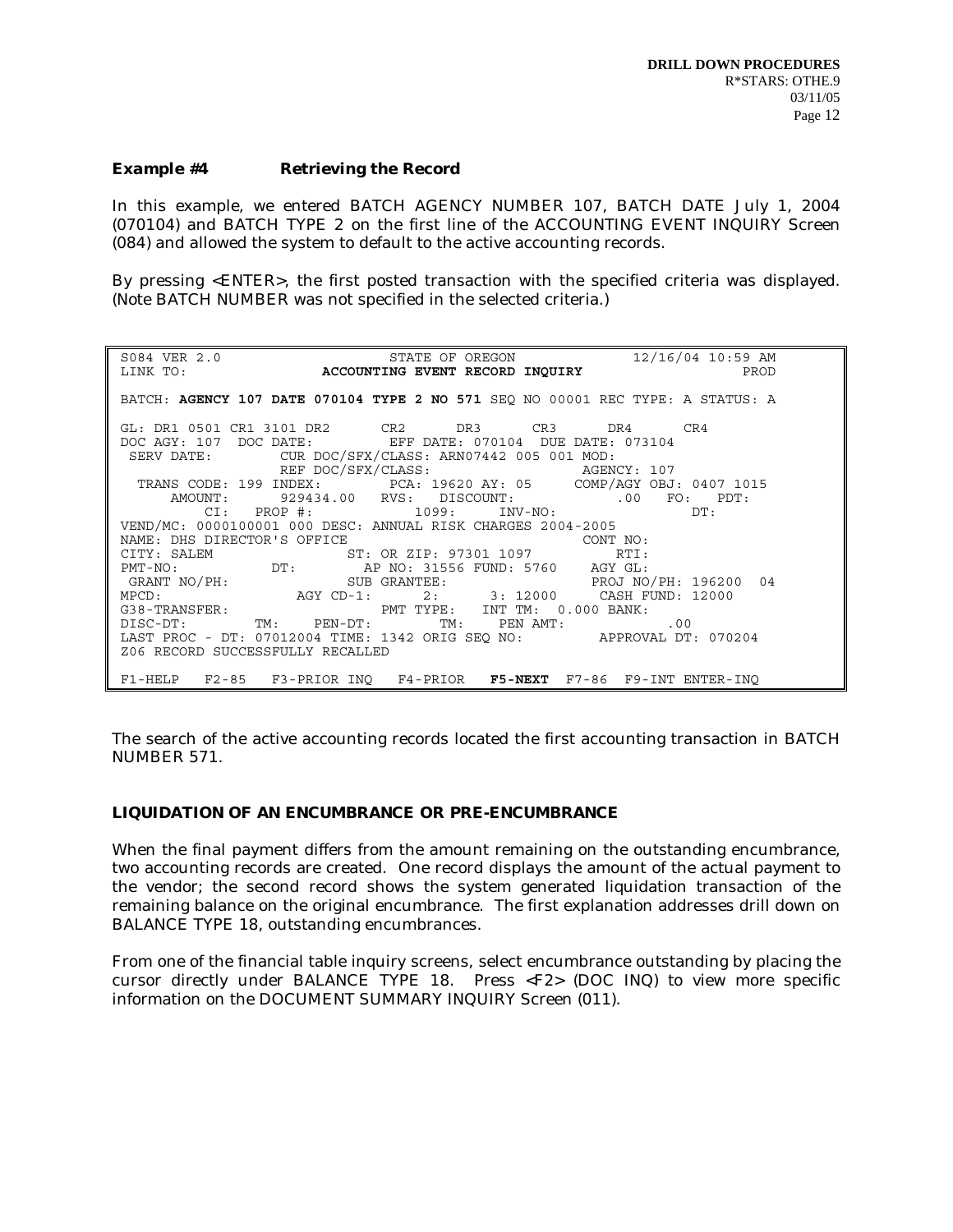| S011 VER 2.0<br>LINK TO:                                                                                                                                     | ACTIVE                                                                        | <b>DOCUMENT</b>                                                                                                                           | STATE OF OREGON<br>SUMMARY INQUIRY                                                                                                                       |                   | 02/28/05 03:11 PM<br>PROD                                                                                                       |  |
|--------------------------------------------------------------------------------------------------------------------------------------------------------------|-------------------------------------------------------------------------------|-------------------------------------------------------------------------------------------------------------------------------------------|----------------------------------------------------------------------------------------------------------------------------------------------------------|-------------------|---------------------------------------------------------------------------------------------------------------------------------|--|
| AGENCY: 259<br>KEY: 03 3400 0100 30000                                                                                                                       | FISCAL YR:<br>BT AMT:<br>AY AFND PGMC APPN#                                   | 02<br>MO: 10                                                                                                                              | DAY: 30<br>82,499.00                                                                                                                                     | BT: 18 ENCUM OUTS |                                                                                                                                 |  |
| <b>EFFECTIVE</b><br>DATE<br>20020430<br>20020430<br>20020430<br>20020430<br>20020426<br>20020424<br>20020418<br>20020418<br>20020415<br>20020408<br>20020408 | DOC AGY<br>259<br>259<br>259<br>259<br>259<br>259<br>259<br>259<br>259<br>259 | DOC NUMBER<br>EE000046<br>EE000047<br>VP017115<br>VP017121<br>VP016940<br>VP016934<br><b>EE000045</b><br>VP016890<br>VP016869<br>EE000042 | REFERENCE DOC<br>EE000031<br>PO991235<br>EE000020<br><b>EE000045</b><br>EE000031<br>EE000043<br>PO991226<br>EE000039<br>EE000037<br>AIS11867<br>PO991207 |                   | BALANCE/AMOUNT<br>$-1550.00$<br>23933.96<br>0.00<br>$-1300.00$<br>0.00<br>0.00<br>1300.00<br>$-1200.00$<br>$-4500.00$<br>723.00 |  |
| 20020408                                                                                                                                                     | 259<br>259                                                                    | EE000043<br>EE000044                                                                                                                      | AIS11916                                                                                                                                                 |                   | 12000.00<br>300.00                                                                                                              |  |
| Z06 RECORD SUCCESSFULLY RECALLED                                                                                                                             |                                                                               |                                                                                                                                           |                                                                                                                                                          |                   |                                                                                                                                 |  |
| F1-HELP F2-TRANS INQ F3-PRIOR INQ F7-PRIOR F8-NEXT F9-INTERRUPT ENTER-INQUIRE                                                                                |                                                                               |                                                                                                                                           |                                                                                                                                                          |                   |                                                                                                                                 |  |

Both the original encumbrance and liquidation amounts are shown. To view the liquidation transaction record that was created when the final payment was processed, place the cursor under the effective date of the liquidation document, e.g., EE003171, and press <F2> (TRANS INQ).

| S060 VER 2.0<br>STATE OF OREGON<br>LINK TO:<br>ACTIVE<br>TRANSACTION SUMMARY INOUIRY                                                                                             | 02/28/05 03:15 PM<br>PROD |
|----------------------------------------------------------------------------------------------------------------------------------------------------------------------------------|---------------------------|
| AGENCY: 259 FISCAL YEAR: 02 EFF DATE: 20020430<br>SFX: 001<br>REC TYPE: I<br>DOC AGY: 259 DOC NO: VP017121 REF DOC: EE000045                                                     |                           |
| AY AFND PGMC APPN#<br>03 3400 0100 30000<br>KEYS:<br>VENDOR NO/MC VENDOR NAME<br>EFF DATE<br>${\rm SFX}$<br>TC.<br>001<br>20020430  1237261628  003  OREGON  PEACE  OFFICER  225 | AMOUNT<br>R<br>1070.00    |
| F2-AE DETAIL F3-PRIOR INO F7-PRIOR F8-NEXT F9-INTER<br>$F1$ -HELP                                                                                                                | ENTER-INOUIRE             |

The liquidation amount of \$1070 is shown on the TRANSACTION SUMMARY INQUIRY Screen (060). Note: The amount differs from the BT 01 Original Amount and the BT 03 Liquidation amount versus the BT 04 Actual payment shown below on the S064 Document Record Inquiry Screen. This is because the S084 screen also shown below has a MOD: F meaning this is a final payment.

S064 VER 2.0 STATE OF OREGON STATE OF OREGON 02/28/05 03:36 PM<br>LINK TO: **DOCUMENT RECORD INQUIRY** DEROD DOCUMENT RECORD INQUIRY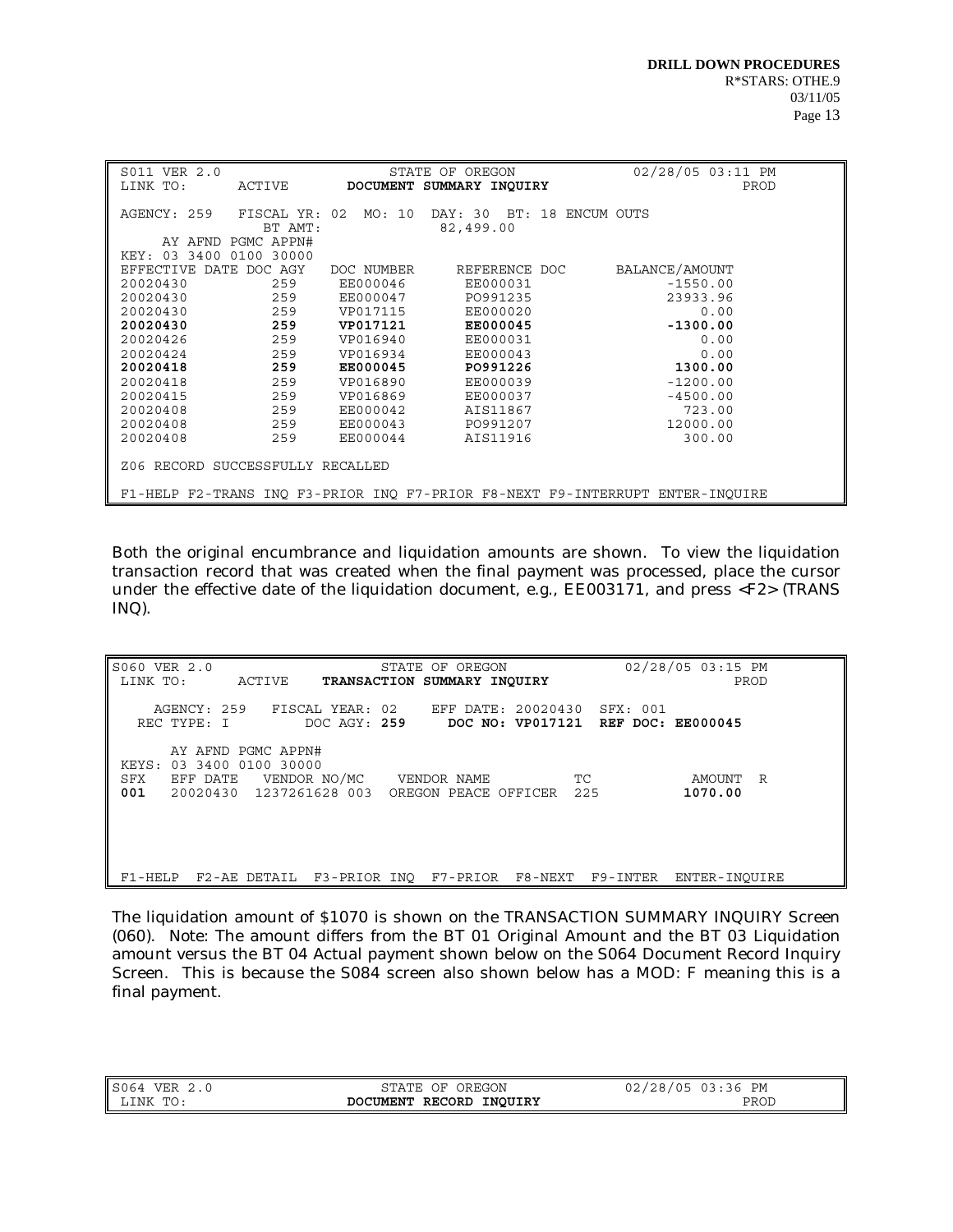|                                                                            |         | AGY: 259 DOC NO/SFX/CLASS: EE000045 001 001      |               |            |
|----------------------------------------------------------------------------|---------|--------------------------------------------------|---------------|------------|
| CREATE DATE: 070104<br>INO TYPE: MC                                        |         | CLOSE DATE: 051402<br>(MA, YA, MY, YY, MC, YC)   |               |            |
| INO YEAR: 05                                                               |         | INO MONTH: 08                                    | DOC BALANCE:  | .00        |
| BТ<br>TITLE<br>ORIG AMOUNT<br>01<br>03 LIQUIDATIONS<br>04 PYMT/COLLECTIONS |         | BТ<br>AMOUNT<br>1,300.00<br>1,300.00<br>1,070.00 | TITLE         | AMOUNT     |
| F1-HELP                                                                    | F5-NEXT | F9-INTERRUPT                                     | ENTER-INOUIRE | CLEAR-EXIT |

*To continue drill down to view the payment made to the vendor, place the cursor under the suffix number (SFX) of the transaction desired, press <F2> (AE DETAIL).* 

| $\begin{array}{cccccc} \texttt{S084} & \texttt{VER} & 2.0 & & & \\ \texttt{LINK} & \texttt{T0:} & & & & \\ \texttt{LINK} & \texttt{T0:} & & & & \\ \end{array} \begin{array}{cccccc} \texttt{STATE} & \texttt{OF} & \texttt{OREGON} & & & \\ \texttt{STATE} & \texttt{BVEON} & \texttt{INGUIRY} & & & \\ \end{array} \begin{array}{cccccc} \texttt{02/28/05} & \texttt{03:22} & \texttt{PM} & & \\ \texttt{PROD} & & & & \\ \end{array}$ |
|------------------------------------------------------------------------------------------------------------------------------------------------------------------------------------------------------------------------------------------------------------------------------------------------------------------------------------------------------------------------------------------------------------------------------------------|
|                                                                                                                                                                                                                                                                                                                                                                                                                                          |
| ACTIVE LIQUIDATION                                                                                                                                                                                                                                                                                                                                                                                                                       |
| BATCH: AGENCY 259 DATE 051402 TYPE 4 NO 418 SEQ NO 00020 REC TYPE: I STATUS: A                                                                                                                                                                                                                                                                                                                                                           |
| GL: DR1 3501 CR1 1211 DR2 CR2 DR3 CR3 DR4 3011 CR4 2735                                                                                                                                                                                                                                                                                                                                                                                  |
| DOC AGY: 259 DOC DATE: EFF DATE: 043002 DUE DATE: 051402                                                                                                                                                                                                                                                                                                                                                                                 |
| SERV DATE: CUR DOC/SFX/CLASS: VP017121 001 MOD: F                                                                                                                                                                                                                                                                                                                                                                                        |
| REF DOC/SFX/CLASS: EE000045 001 001 AGENCY: 259                                                                                                                                                                                                                                                                                                                                                                                          |
| TRANS CODE: 225 INDEX: PCA: 12920 AY: 03 COMP/AGY OBJ: 4975 4975                                                                                                                                                                                                                                                                                                                                                                         |
| AMOUNT: 1070.00 RVS: DISCOUNT: 00 FO: PDT: MA                                                                                                                                                                                                                                                                                                                                                                                            |
| CI: PROP #: 1099: 7 INV-NO: 02-0001 DT: 041702                                                                                                                                                                                                                                                                                                                                                                                           |
| VEND/MC: 1237261628 003 DESC: REG:KRIS EIESLAND PO25999-1226                                                                                                                                                                                                                                                                                                                                                                             |
| NAME: OREGON PEACE OFFICERS ASSOCIATION CONT NO:<br>CITY: BROOKS ST: OR ZIP: 97305 RTI:                                                                                                                                                                                                                                                                                                                                                  |
|                                                                                                                                                                                                                                                                                                                                                                                                                                          |
|                                                                                                                                                                                                                                                                                                                                                                                                                                          |
| PMT-NO: 117213478 DT: 051502 AP NO: 30000 FUND: 4250 AGY GL:<br>GRANT NO/PH: SUB GRANTEE: PROJ NO/PH:<br>MPCD: AGY CD-1: 2: 3: 02000 CASH FUND: 02000<br>G38-TRANSFER: PMT TYPE: INT TM: 0.000 BANK:<br>TIGC PT: THE PMT TYPE: INT TM:                                                                                                                                                                                                   |
|                                                                                                                                                                                                                                                                                                                                                                                                                                          |
|                                                                                                                                                                                                                                                                                                                                                                                                                                          |
| ${\tt DISC-DT:}\qquad \qquad {\tt TM:}\qquad {\tt PEN-DT:}\qquad \qquad {\tt TM:}\qquad {\tt PEN~AMT:}\qquad \qquad .00$                                                                                                                                                                                                                                                                                                                 |
| LAST PROC - DT: 05142002 TIME: 1531 ORIG SEO NO: 00020 APPROVAL DT: 051502                                                                                                                                                                                                                                                                                                                                                               |
| Z06 RECORD SUCCESSFULLY RECALLED                                                                                                                                                                                                                                                                                                                                                                                                         |
| F1-HELP F2-85 F3-PRIOR INQ F4-PRIOR F5-NEXT F7-86 F8-LIQ F9-INT ENTER-INQ                                                                                                                                                                                                                                                                                                                                                                |

*When viewing the payment record, the word 'LIQUIDATION' may be displayed at the top* of ACCOUNTING EVENT RECORD INQUIRY Screen (084). This indicates a liquidating transaction record was created at the same time as the actual payment record for the voucher payable.

As stated earlier, two records are created when the final payment does not equal the remaining balance on the outstanding encumbrance.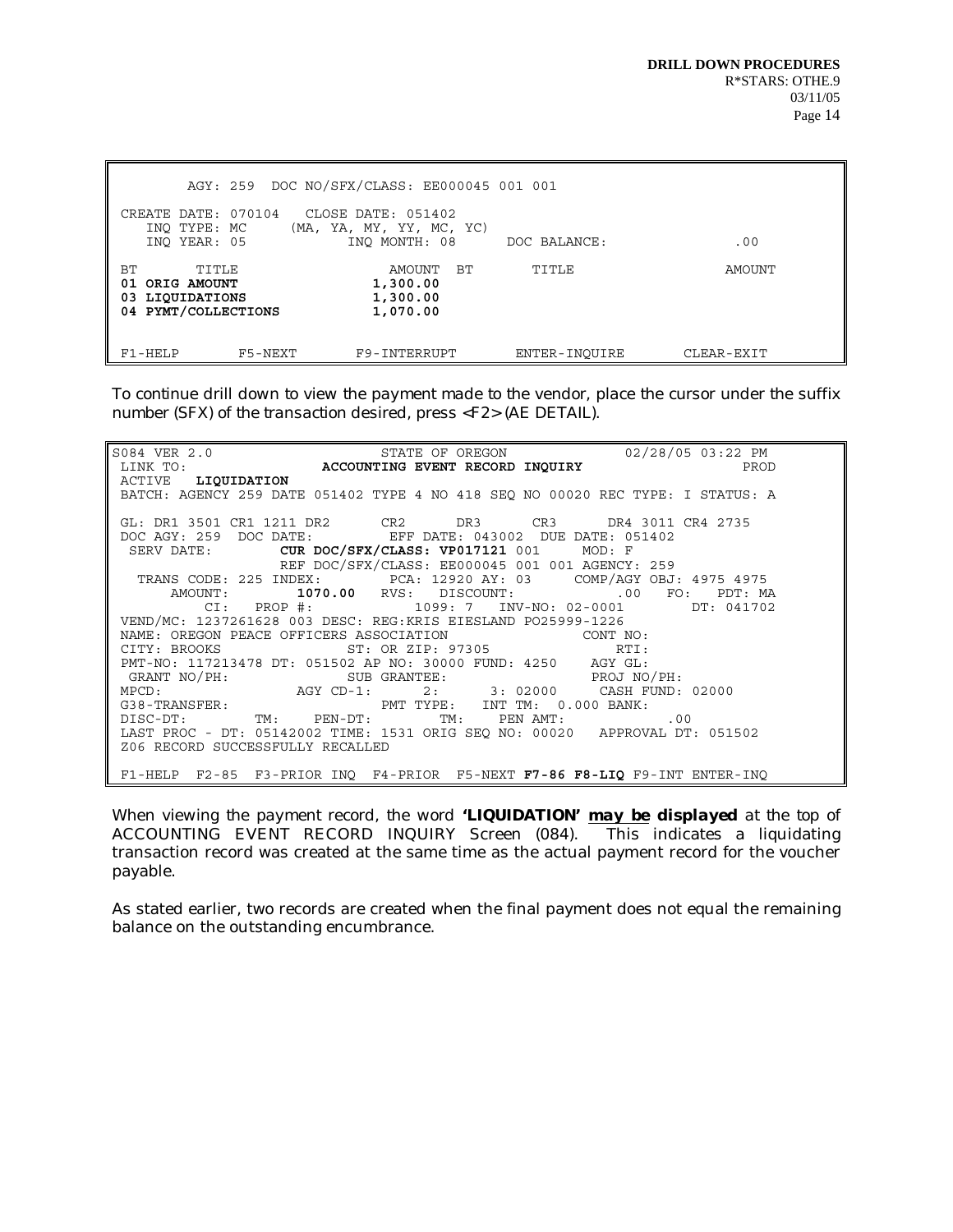## *Example #5* **Viewing The Payment Transactions From The ACCOUNTING EVENT RECORD INQUIRY Screen (084)**

From the ACCOUNTING EVENT RECORD INQUIRY Screen (084), press <F7> (86), then press <ENTER> to view all of the document's payment transaction(s) on the DOCUMENT TRANSACTION INQUIRY Screen (086).

| S086 VER 2.0 | STATE OF OREGON                                                            | 02/28/05 03:25 PM |
|--------------|----------------------------------------------------------------------------|-------------------|
| LINK TO:     | DOCUMENT TRANSACTION INOUIRY                                               | PROD              |
| ACTIVE       |                                                                            |                   |
|              | AGY: 259 DOCUMENT NO/SUFFIX: VP017121 001 REC TYPE: I                      |                   |
|              | EFF DATE RANGE: TO 022805                                                  |                   |
|              | -------TRANS ID-------- TC D DT PAYMENT # REF DOC/SFX TRANSACTION AMOUNT R |                   |
|              | M INDEX PCA AY COBJ AOBJ VENDOR NO/MC AP FUND FUND                         | -S                |
|              | 259 05/14/02 4 418 00020 225 05/02 117213478 EE000045 001                  | 1070.00           |
|              | 12920 03 4975 4975 1237261628 003 3400 4250                                |                   |
|              |                                                                            |                   |
|              |                                                                            |                   |
| F1-HELP      | F2-DETAIL F8-NEXT PAGE F9-INTERRUPT ENTER-INOUIRE CLEAR-EXIT               |                   |

Tab to the specific transaction you want to view, type the letter S, press <F2> (DETAIL) to display the ACCOUNTING EVENT RECORD INQUIRY Screen (084).

From the 084 screen, you may press <F2> (85) to view the vendor history displayed on the VENDOR TRANSACTION INQUIRY Screen (085).

# *Example #6* **Viewing The Liquidating Transaction(s)**

To view the accounting event record for the liquidating transaction, press <F8> (LIQ) from the accounting event record of the original payment transaction on the 084 screen.

| ${\tt SO84~VER~2.0}~~{\tt STATE~OF~OREGON}~~02/28/05~03:27~PM~LINK~TO:~~{\tt ACCOUNTING~EVENT~RECORD~INQUIRY}~~{\tt PROD}~~{\tt PROD}$                                                                                                                       |
|--------------------------------------------------------------------------------------------------------------------------------------------------------------------------------------------------------------------------------------------------------------|
|                                                                                                                                                                                                                                                              |
| ACTIVE LIQUIDATION                                                                                                                                                                                                                                           |
| BATCH: AGENCY 259 DATE 051402 TYPE 4 NO 418 SEQ NO 00020 REC TYPE: I STATUS: A                                                                                                                                                                               |
|                                                                                                                                                                                                                                                              |
| GL: DR1 3501 CR1 1211 DR2 CR2 DR3 CR3 DR4 3011 CR4 2735                                                                                                                                                                                                      |
| DOC AGY: 259 DOC DATE: EFF DATE: 043002 DUE DATE: 051402                                                                                                                                                                                                     |
| SERV DATE: CUR DOC/SFX/CLASS: VP017121 001 MOD: F                                                                                                                                                                                                            |
| REF DOC/SFX/CLASS: EE000045 001 001 AGENCY: 259                                                                                                                                                                                                              |
| TRANS CODE: 225 INDEX: PCA: 12920 AY: 03 COMP/AGY OBJ: 4975 4975                                                                                                                                                                                             |
| AMOUNT: 1300.00 RVS: DISCOUNT: 00 FO: PDT: MA                                                                                                                                                                                                                |
| CI: PROP #: 1099: 7 INV-NO: 02-0001 DT: 041702                                                                                                                                                                                                               |
| VEND/MC: 1237261628 003 DESC: REG:KRIS EIESLAND PO25999-1226                                                                                                                                                                                                 |
| NAME: OREGON PEACE OFFICERS ASSOCIATION CONT NO:<br>CITY: BROOKS ST: OR ZIP: 97305 RTI:                                                                                                                                                                      |
|                                                                                                                                                                                                                                                              |
| PMT-NO: 117213478 DT: 051502 AP NO: 30000 FUND: 4250 AGY GL:                                                                                                                                                                                                 |
|                                                                                                                                                                                                                                                              |
|                                                                                                                                                                                                                                                              |
|                                                                                                                                                                                                                                                              |
| GRANT NO/PH:<br>MPCD:<br>MPCD:<br>MANT NO/PH:<br>MPCD:<br>AGY CD-1:<br>2:<br>3: 02000 CASH FUND: 02000<br>CASH FUND: 02000<br>CASH FUND: 02000<br>CASH FUND: 02000<br>CASH FUND: 02000<br>CASH FUND: 02000<br>CASH FUND: 02000<br>CASH FUND: 02000<br>CASH F |
| LAST PROC - DT: 05142002 TIME: 1531 ORIG SEQ NO: 00020 APPROVAL DT: 051502                                                                                                                                                                                   |
| Z06 RECORD SUCCESSFULLY RECALLED                                                                                                                                                                                                                             |
|                                                                                                                                                                                                                                                              |
| F1-HELP F2-85 F3-PRIOR INO F4-PRIOR F5-NEXT F7-86 F8-LIO F9-INT ENTER-INO                                                                                                                                                                                    |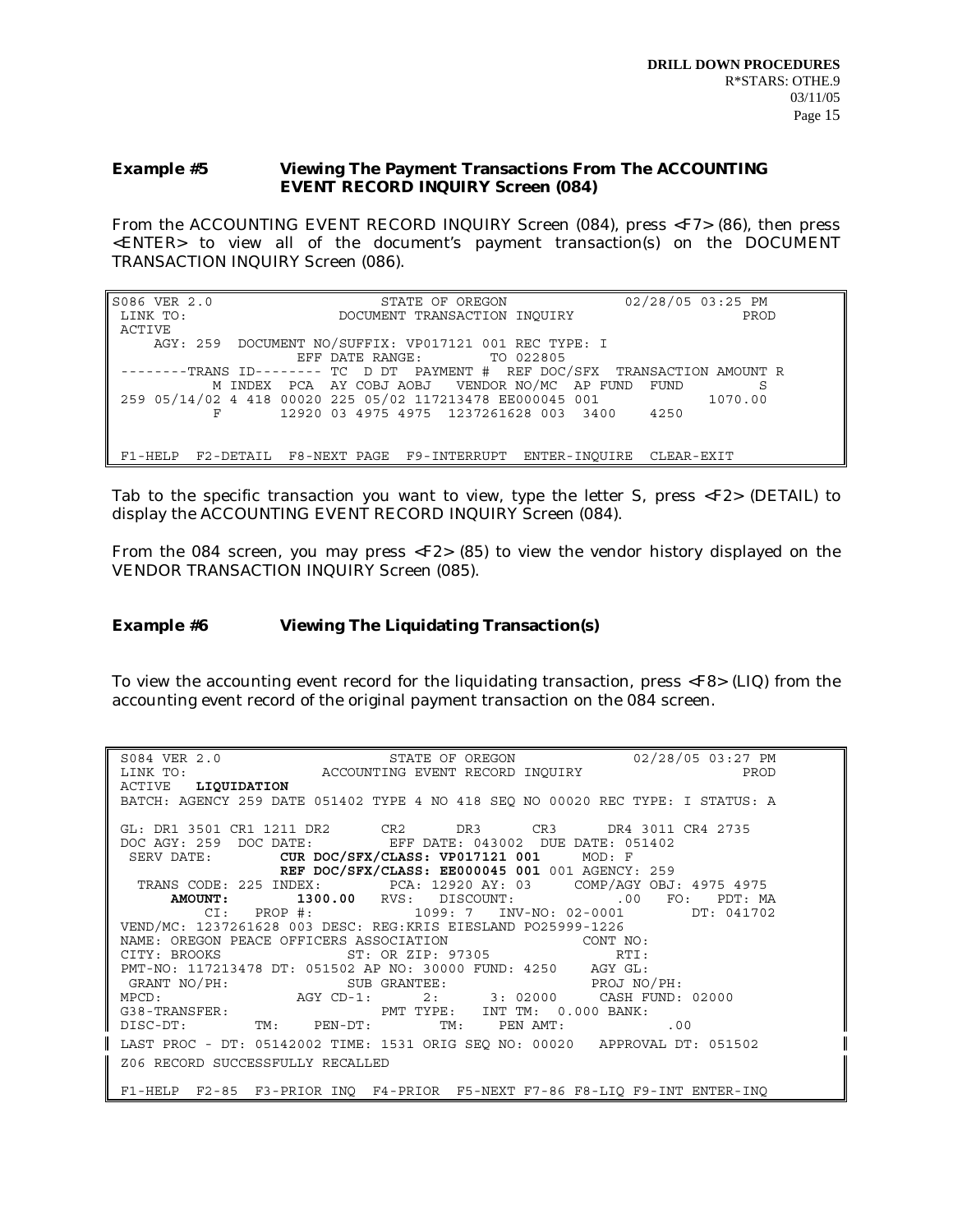To view all the liquidating transaction(s) press <F7> (86), then press <ENTER>.

| S086 VER 2.0 | STATE OF OREGON                                                            | 02/28/05 03:28 PM |
|--------------|----------------------------------------------------------------------------|-------------------|
| LINK TO:     | DOCUMENT TRANSACTION INQUIRY                                               | PROD              |
| ACTIVE       |                                                                            |                   |
|              | AGY: 259 DOCUMENT NO/SUFFIX: EE000045 001 REC TYPE: I                      |                   |
|              | EFF DATE RANGE: TO 022805                                                  |                   |
|              | -------TRANS ID-------- TC D DT PAYMENT # REF DOC/SFX TRANSACTION AMOUNT R |                   |
|              | M INDEX PCA AY COBJ AOBJ VENDOR NO/MC AP FUND FUND                         | S                 |
|              | 259 05/14/02 4 418 00020 225 05/02 117213478 EE000045 001                  | 1300.00           |
|              | 12920 03 4975 4975 1237261628 003 3400 4250                                |                   |
|              | 259 04/19/02 3 389 00001 203 04/02 PO991226 001                            | 1300.00           |
|              | 12920 03 4975 4975 1237261628 003 3400 4250                                |                   |
|              |                                                                            |                   |
|              |                                                                            |                   |
|              |                                                                            |                   |
|              | F1-HELP F2-DETAIL F8-NEXT PAGE F9-INTERRUPT ENTER-INOUIRE CLEAR-EXIT       |                   |

Both the original encumbrance and liquidating transaction(s) are shown in reverse chronological order. Tab to the specific transaction you want, type the letter S, press  $\langle F2 \rangle$ (DETAIL).

# **SCROLLING SELECTION**

As stated earlier, there are three inquiry screens with backward and forward page search; the DOCUMENT SUMMARY INQUIRY Screen (011), the TRANSACTION SUMMARY INQUIRY Screen (060), and the ACCOUNTING EVENT RECORD INQUIRY Screen (084). These instructions address both the 011 and 060 screens.

| S011 VER 2.0                                                                  |                    |            | STATE OF OREGON          | 02/01/05 02:01 PM                |  |
|-------------------------------------------------------------------------------|--------------------|------------|--------------------------|----------------------------------|--|
| LINK TO:                                                                      | ACTIVE             |            | DOCUMENT SUMMARY INQUIRY | PROD                             |  |
|                                                                               |                    |            |                          |                                  |  |
| AGENCY: 107                                                                   | FISCAL YR: 05      |            |                          | MO: 06 DAY: 31 BT: 12 CASH REVEN |  |
|                                                                               | BT AMT:            |            | 196, 933, 432.55         |                                  |  |
|                                                                               | AY AFND PGMC APPN# |            |                          |                                  |  |
| KEY: 05 3400 0010 31501                                                       |                    |            |                          |                                  |  |
| EFFECTIVE DATE DOC AGY                                                        |                    | DOC NUMBER | REFERENCE DOC            | BALANCE/AMOUNT                   |  |
| 20041231                                                                      | 107                | BT057172   | ARD23136                 | $-1209.54$                       |  |
| 20041231                                                                      | 107                | BT057172   | ARD23137                 | 1209.54                          |  |
| 20041231                                                                      | 107                | BT057230   | AIA80912                 | 92797.67                         |  |
| 20041231                                                                      | 107                | BT057230   | AIC16332                 | $-374.48$                        |  |
| 20041231                                                                      | 107                | BT057230   | AIC50676                 | 4243.51                          |  |
| 20041231                                                                      | 107                | BT057230   | AIF44187                 | 363.00                           |  |
| 20041231                                                                      | 107                | BT057230   | AIY00724                 | 631.85                           |  |
| 20041231                                                                      | 107                | BT057230   | ARD22907                 | $-2845.61$                       |  |
| 20041231                                                                      | 107                | BT057230   | ARD23079                 | $-0.01$                          |  |
| 20041231                                                                      | 107                | BT057230   | ARD23262                 | 3521.91                          |  |
| 20041231                                                                      | 107                | BT057237   |                          | 0.00                             |  |
| 20041231                                                                      | 107                | BT057238   |                          | $-692244.83$                     |  |
|                                                                               |                    |            |                          |                                  |  |
|                                                                               |                    |            |                          |                                  |  |
| Z06 RECORD SUCCESSFULLY RECALLED                                              |                    |            |                          |                                  |  |
| F1-HELP F2-TRANS INQ F3-PRIOR INQ F7-PRIOR F8-NEXT F9-INTERRUPT ENTER-INQUIRE |                    |            |                          |                                  |  |
|                                                                               |                    |            |                          |                                  |  |